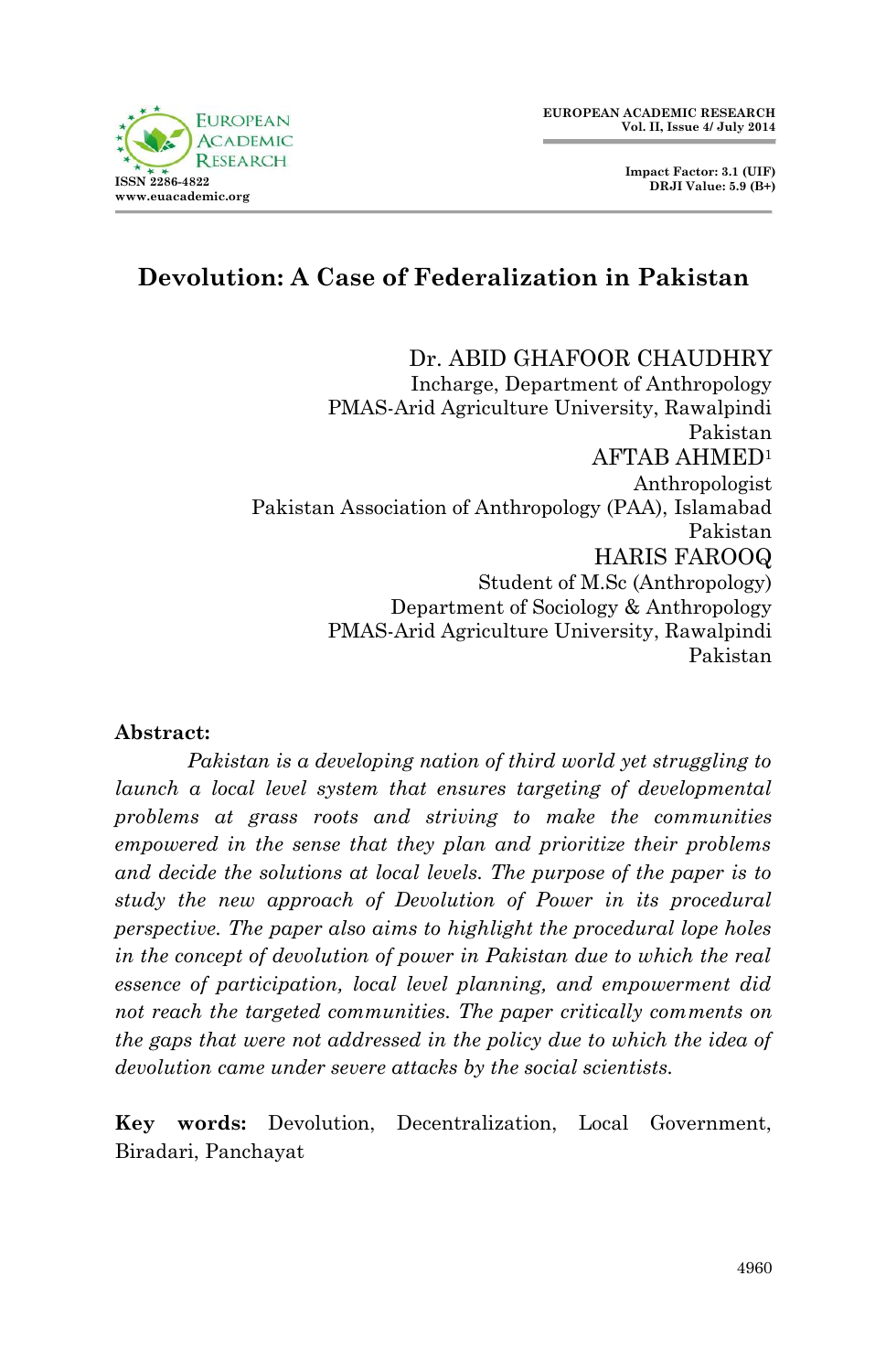## **Introduction**

On March 23, 2000, the Federal Government announced a bold Devolution Plan with elected district governments serving as the focal point for local governance and development (Asian Development Bank:2004). A more detailed devolution proposal was presented in May, 2000 for public comments and debate. Finally, the government on August 14, 2000 approved Local Government Plan 2000 (Government of Pakistan: 2000). The Devolution Plan aimed at decentralizing the government structure and service management, enhancing the efficiency and effectiveness of key public services by bringing their management closer to the people, creating potential for much greater beneficiary participation and monitoring, and better responsiveness to needs and stronger accountability to the public (World Bank: 2004).

Empowerment of the people through the introduction of district governments commonly referred to as devolution of power has undoubtedly been the most significant and sensitive initiative of the present regime. Significant in the sense that it brought about the biggest restructuring of the public sector organizations in Pakistan through a paradigm shift in favor of the directly elected local government institutions. It is sensitive, as this initiative has perhaps triggered more controversies than any other policy of Musharraf government. Indeed, the Local Government plan presents a great opportunity for decentralizing the Government structure and service management by enhancing the efficiency and effectiveness of key public services.

In the devolution plan, following justifications have been given as the basis for the Local Government structure:

1. Non-use, misuse, and abuse of political and administrative system which led to institutional crisis

**.** 

**EUROPEAN ACADEMIC RESEARCH - Vol. II, Issue 4 / July 2014**

<sup>1</sup> Corresponding author: huda.aftab@gmail.com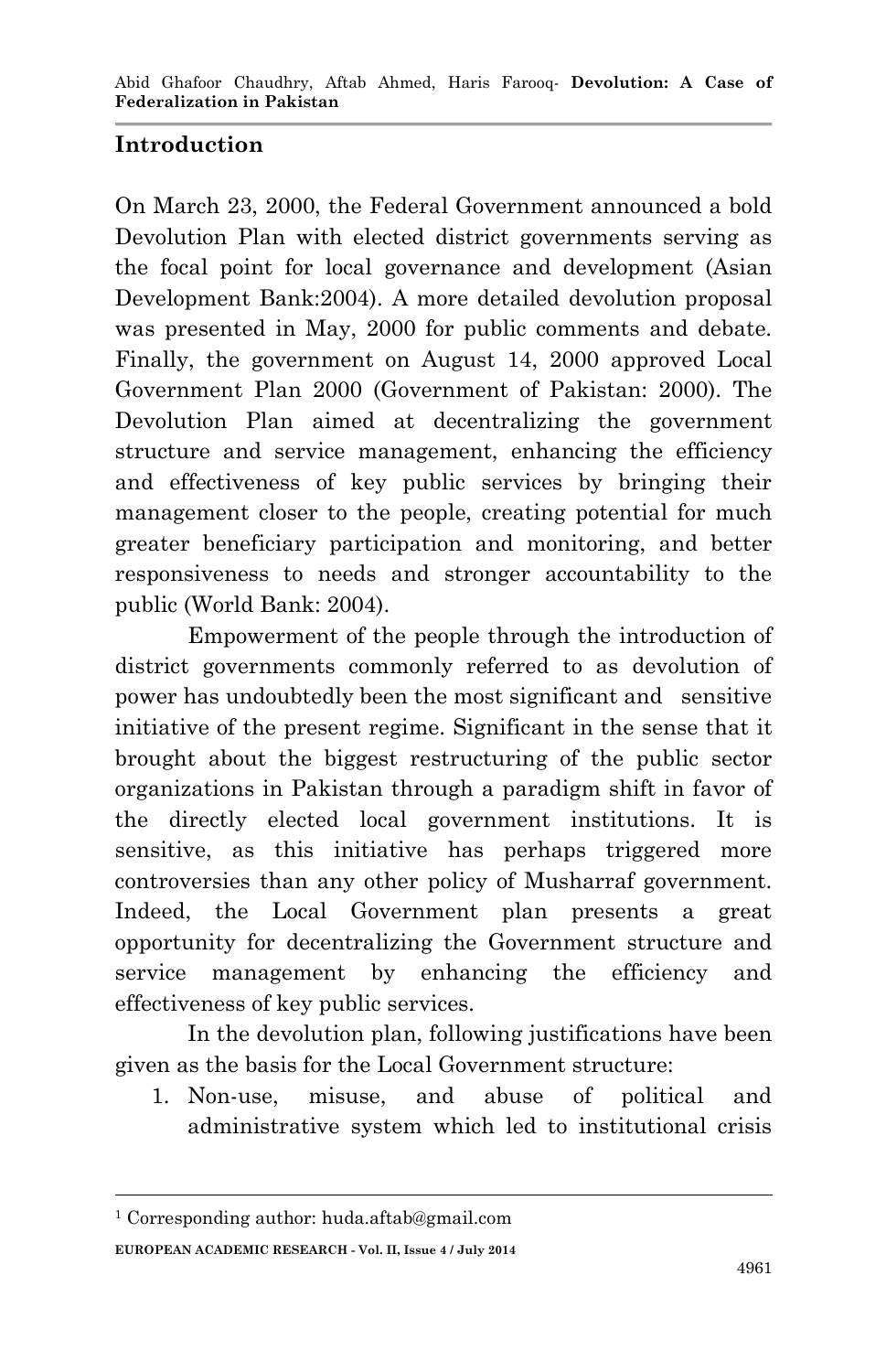resulting in collapse of political and administrative systems;

- 2. Corruption in political and administrative system;
- 3. Political system has been hijacked by political families, as it has not functioned under the political parties;
- 4. Administrative set-up was control-oriented rather than service-oriented.

The government this time around has indeed changed Pakistan's decades' old colonial system of running political and administrative affairs based on a colonial ethos of control rather than service by devolving powers at the local level. Pakistan did witness local bodies' elections in the past but each time, unstable national political system amongst other factors led to its collapse. Under the devolution plan, Local Government elections were held in five phases covering all districts of the four Provinces from December 2000 to June 2001. All the elected representatives at the *Zila* (District), *Tehsil/Taluka* (sub District), Town Councils and Union level were sworn in on August 14, 2001.

# **Fundamentals of Local Government Plan**

Local Government plan has following five fundamental objectives:

- 1. Devolution of political power.
- 2. Decentralization of authority.
- 3. De-concentration of management functions.
- 4. Diffusion of the power-authority nexus.
- 5. Distribution of resources.

Essentially, the new system is aimed at creating an enabling environment in which not only the people participate in the community welfare but also own their decisions and become the masters of their own destiny. This system as a matter of fact,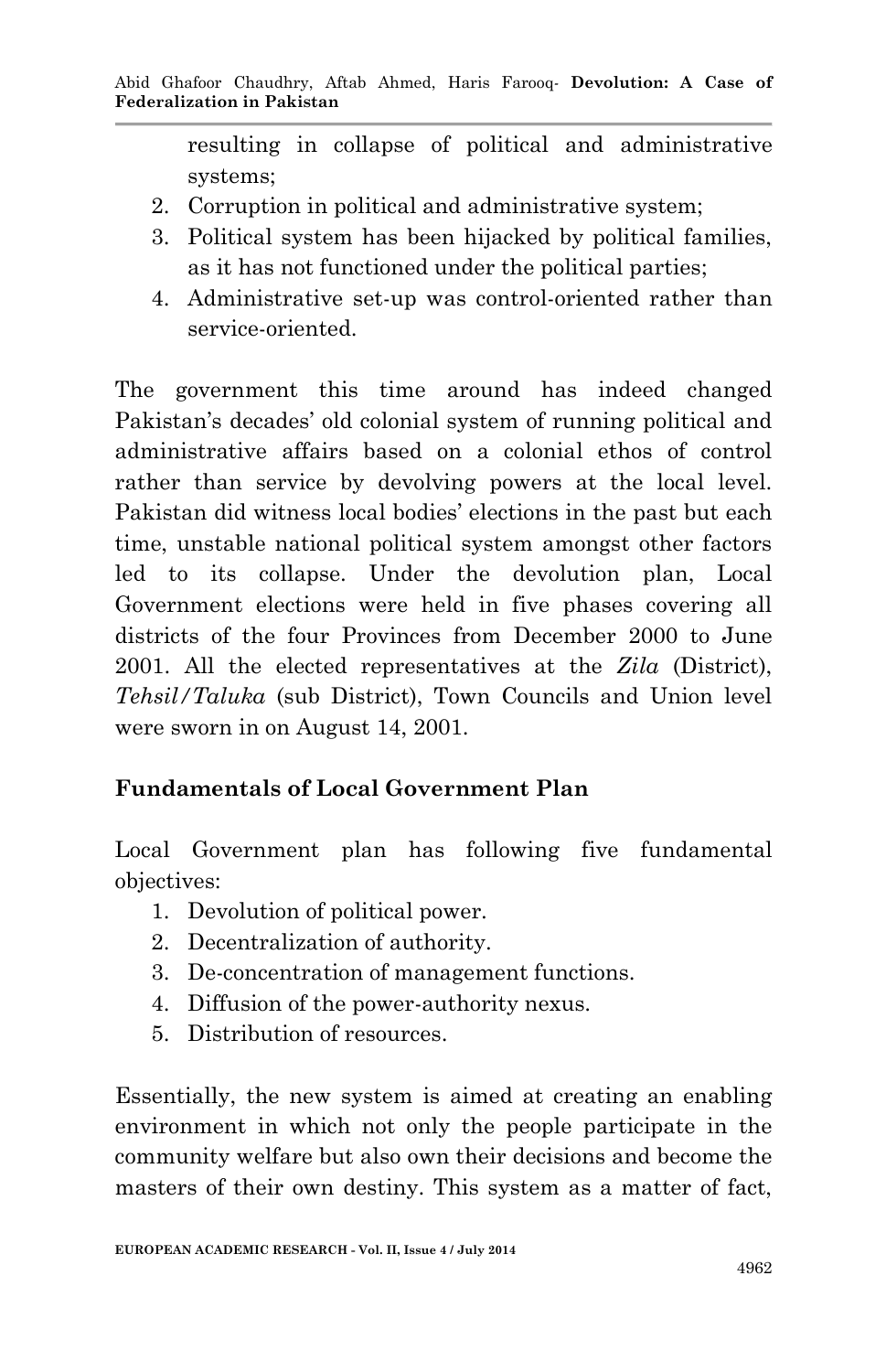functions within the provincial framework and without any interference from the centre.

Following are the salient features of the devolution plan:

#### **Empowerment of People**

- 1. For the first time the elected *Nazim* (Head of District, Tehsil or Union Council) has been made the head of a district administration. Under the earlier system elected functionaries headed municipal administration only.
- 2. District Police Officer (DPO) made responsible to district *Nazim* for law and order.
- 3. District *Nazims* have been empowered to initiate/countersign the Annual Confidential Rs of district officers. In the earlier systems government functionaries used to be the controlling authority of the local councils.

## **Devolution of Authority**

Twelve departments called group of offices by LGO 2001, devolved to the district government are as follows:

- 1. District coordination: Coordination, human resource management and civil defense
- 2. Agriculture: Extension, livestock, farm/water management, soil conservation, soil fertility and forests.
- 3. Community Development: Community organization, labor, social welfare, sports, culture, cooperative and registration.
- 4. Education: Primary and secondary schools, colleges, technical education and special education.
- 5. Finance and planning: Finance and budget, planning and development, accounts, enterprise and investment promotion.
- 6. Health: Public health, basic and rural health, child and women health, population welfare, district and tehsil hospitals.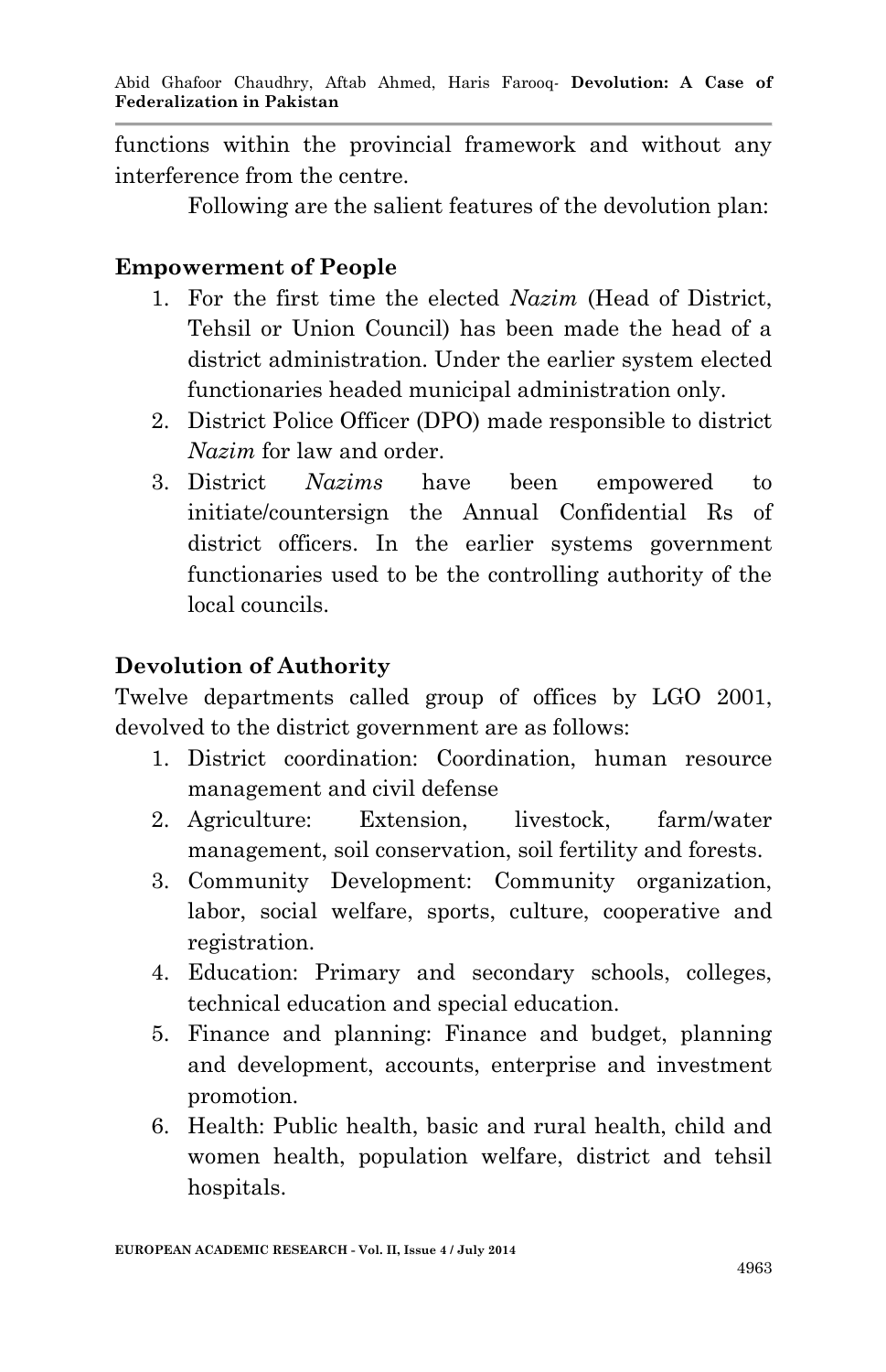- 7. Information technology: Development, promotion and database.
- 8. Law: Legal advice and drafting.
- 9. Literacy: Literacy campaigns, continuing education and vocational education.
- 10. Executive magistracy.
- 11. Revenue: Land revenue and estate and excise and taxation.
- 12. Work and services: Spatial planning and development, districts roads, and building, energy and transport.

## **Historical Background**

Before the advent of the British rule in India, there was no advanced tradition of local self-government in the modern sense. However, a rudimentary local government system did exist in the rural areas. This was the system of village *panchayats* (literally council of five) which performed administrative, judicial and sometimes developmental functions (Majumdar 1960, Basham 1954, Chaudhry 2009).

In the areas that presently comprise Pakistan, local governments were introduced by the British not by building on the village *panchayats*, but instead from scratch, following the annexation of Sindh in 1843 and of Punjab in 1849 (Tinker 1968, Venkatarangaiya and Pattabhiram 1969, Chaudhry & Chaudhry 2012).

Another important feature of the British system of local government was the creation of a rural-urban divide. Urban local councils were established by the British to provide essential municipal services in urban areas where they resided. It appears that rural councils were explicitly used to co-opt the local elite by giving them limited representation and as a result their capacity to provide essential municipal services became even more circumscribed than the capacity found in urban areas (Siddiqui 1992, Chaudhry & Chaudhry 2013).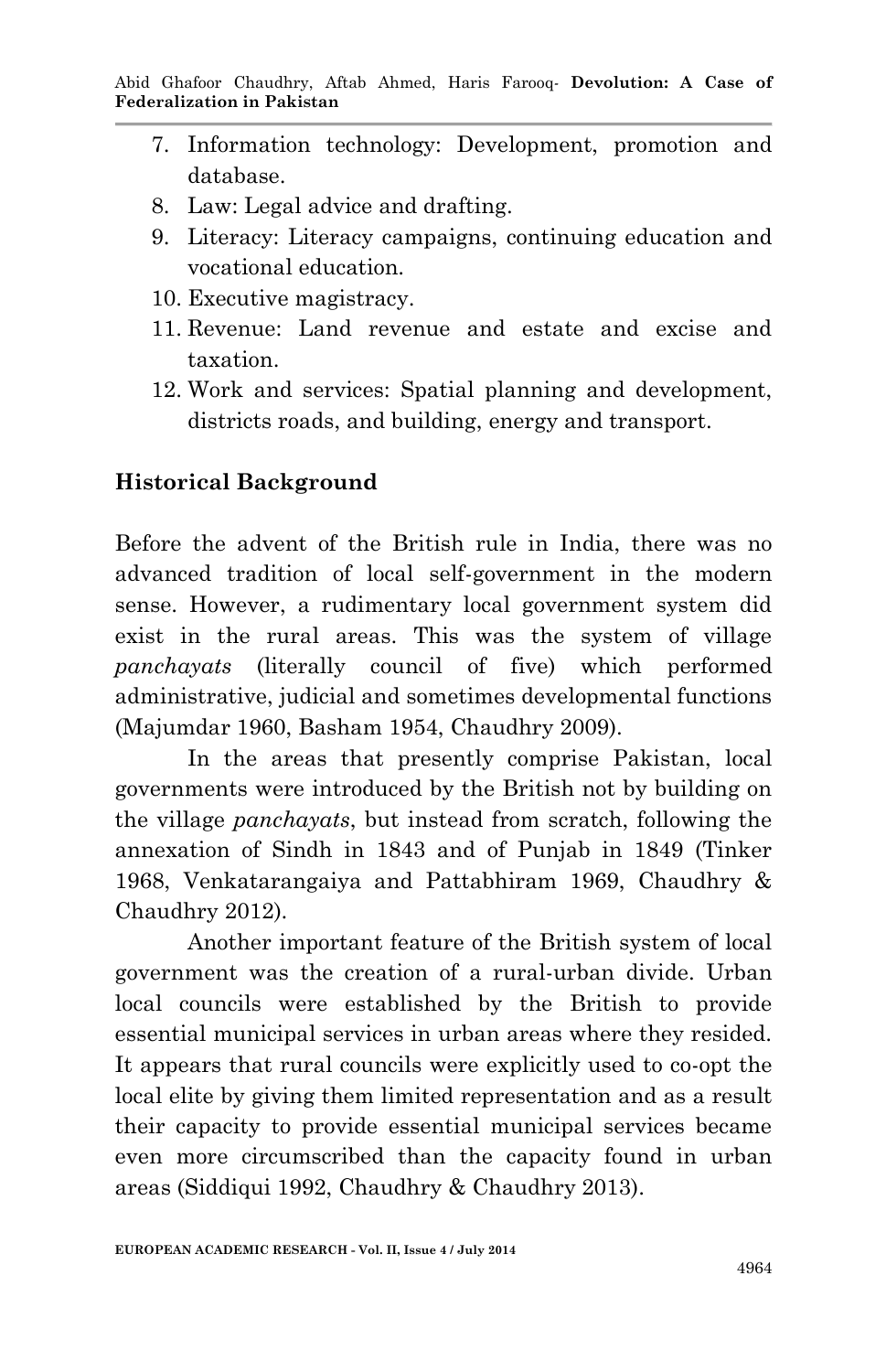Abid Ghafoor Chaudhry, Aftab Ahmed, Haris Farooq*-* **Devolution: A Case of Federalization in Pakistan**

Local government institutions of some kind always existed in the socio-political fabric of Pakistan. But the municipal committee and corporations were the creation of the British Rule. The East India Company precursor of the British rule established rudimentary Local Government institutions. The system in the right earnest, however, was brought about towards the end of the last century when political consciousness grew and there were strings of an anti-colonial struggle. Starting in 1882, it had undergone various changes and improvements (Government of Pakistan: 2002). The system of Local Government inherited from colonial times continued in Pakistan even after the independence. "However, no attempt was made to release it from strangulating bureaucratic trammels or to convert it into a system responsive to the aspirations and needs of the people. Elections to the local bodies were not held at regular intervals starving these bodies of fresh talent and denying the general people an experience of working of self government institutions (Government of Pakistan: 2004a).

In the Indo-Pakistan sub-continent, the term local government was originally used to denote the provincial governments, which were the local agents of the Government of India. Before the introduction of provincial autonomy, there was only one government for the Sub-Continent i.e. Government of India and the government under Governors were merely local governments.

The 1962 constitution introduced a term 'Basic Democracies' to denote institutions of representative local government (Government of Pakistan, 1962). While Basic Democracies system also served as Electoral College for the election of President of Pakistan and members of the legislatures. It centered around the concept that Pakistan's sovereignty and unity as a nation can be guaranteed only by a strong centre. That centre should give autonomy to provinces without allowing centrifugal forces to re-assert themselves.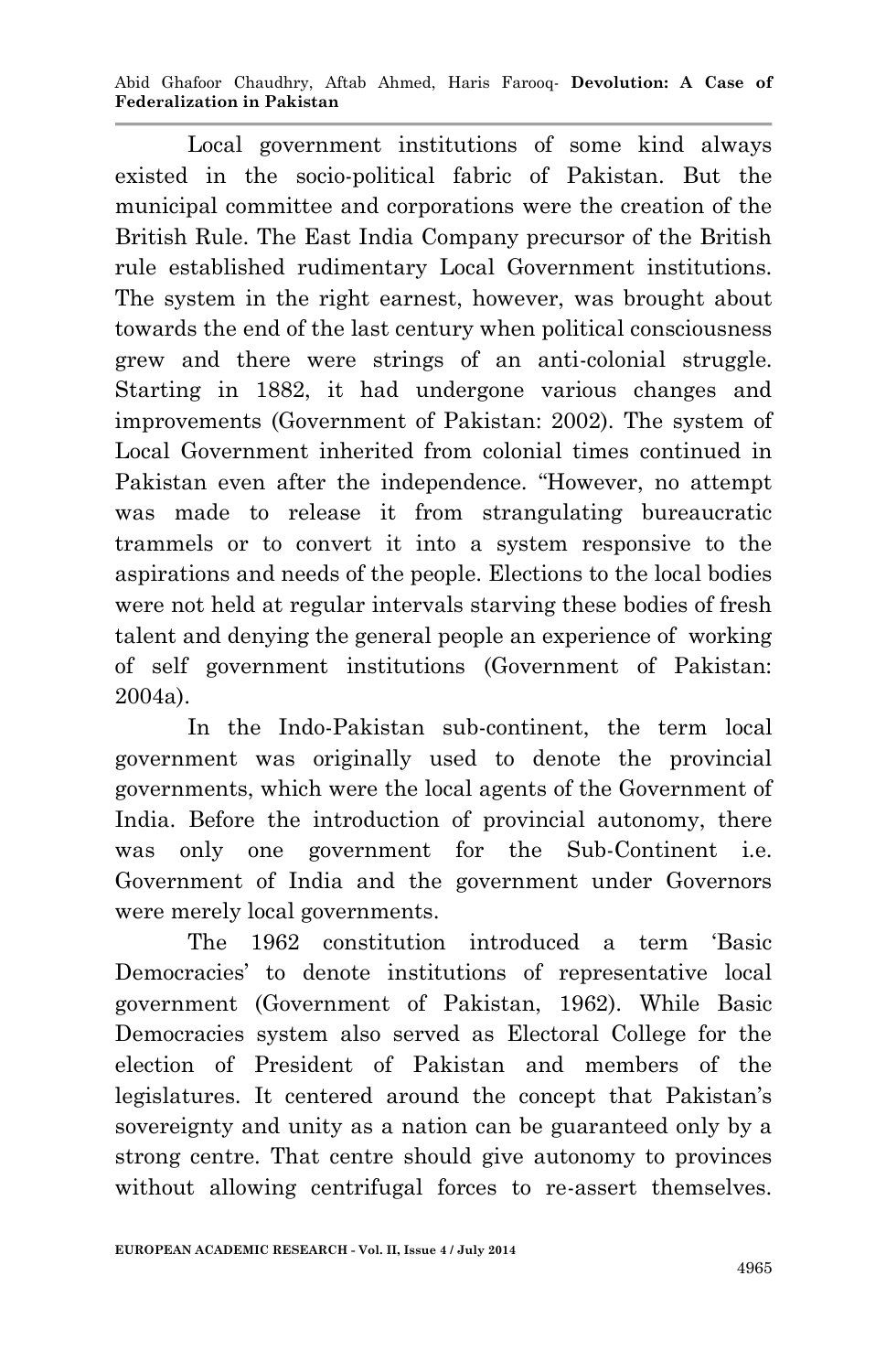Notwithstanding the merits of Basic Democracies, its role as an electoral college for the high tiers of government was one of the causes of its pre-mature demise in 1971. After the short life span of Basic Democracies in the sixties, the elected civilian government in early seventies failed to establish Local Government system despite Peoples Local Government Ordinance-1975 (Government of Pakistan, 1979).

The structure and characteristics of Basic Democracies system was such that local bodies were a mix of elected and officially nominated representatives headed by the district bureaucracy. There was a strong concept of controlling authority in the system. In Pakistan, it was the first military government, which introduced Basic Democracies through Local Government Ordinance 1979. The ordinance introduced three-tier structure of local bodies i.e. Unions Council, District Council and Tehsil Council. Following were the main features of the system:

- 1. Provinces and Federally administered areas framed the local government laws.
- 2. Rural and urban local government laws were unified to avoid duplication.
- 3. Representation was given to peasants, workers, women and minorities.
- 4. For the first time local council were headed by elected chairman.
- 5. No nominations were made on local councils.
- 6. Autonomy given to local government to approve their budgets and taxation proposals.
- 7. Elections to local councils were to be held on non-party basis.
- 8. Controlling authority under Basic Democracies was done away with.
- 9. A five year term was fixed.
- 10. An independent election authority headed by a judge of the High Court was set up.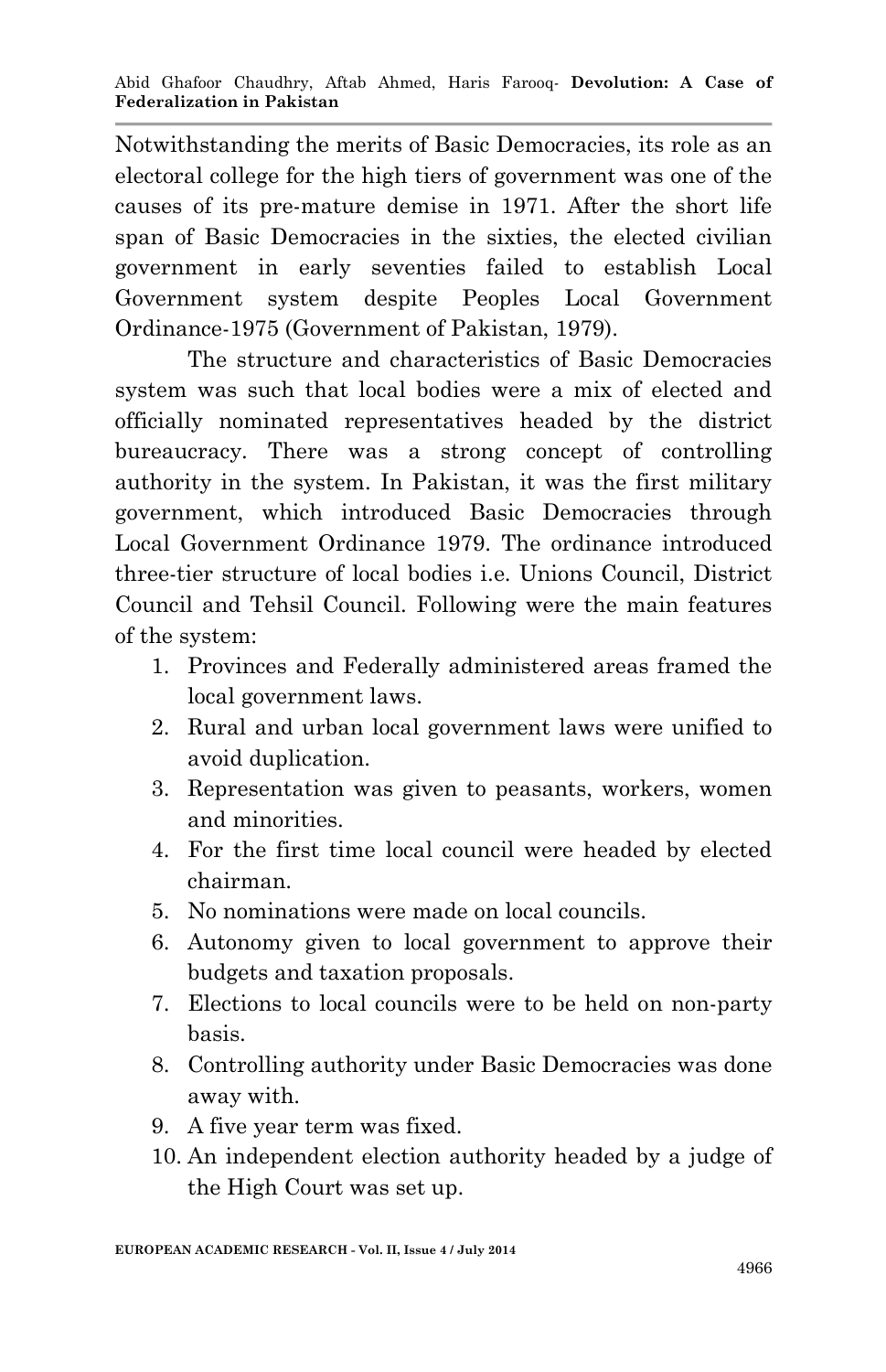- 11. It was mandatory to hold election on expiry of the term with no extension.
- 12. Elections on the basis of adult franchise.

General, Zia-ul-Haq, promulgated Local Government Ordinance in 1979 and elections for Local Councils were held on a nonparty basis in 1979, 1983, 1987 and in 1991. It is ironical indeed to observe that in Pakistan when civilian governments were in power either there was no local government or it was not encouraged. However, each military government i.e. 1958- 1969, 1977-88 attached high importance to the development of local government (Government of Pakistan, 2004b).

The analysis of Local Bodies of later years reveals that the Local Government system was never granted legitimacy as a formal organ of the State. The Provincial Governments made the rules and procedures relating to its functioning thus exercising control not only over the management but also finances of the local government. Some of the district Councilors became provincial level leaders and carried their district politics and influenced the decision making in the provincial government with their limited interest. The elections on non-party basis also created a division in the community on religion, ethnic and caste basis. Its adverse ramification distorted the entire political culture till to date (National Centre for Rural Development, 1996).

## **Play of Devolution**

The Devolution plan was aimed to bring new and radical changes in the local level administrative system in Pakistan. The document of Local Government Ordinance 2000 promised to change the previously held malpractices in the local administration. The promise could not come true. World Bank (2004) commented that 'To ordinary Pakistanis, however, devolution is a promise being kept, a promise still far from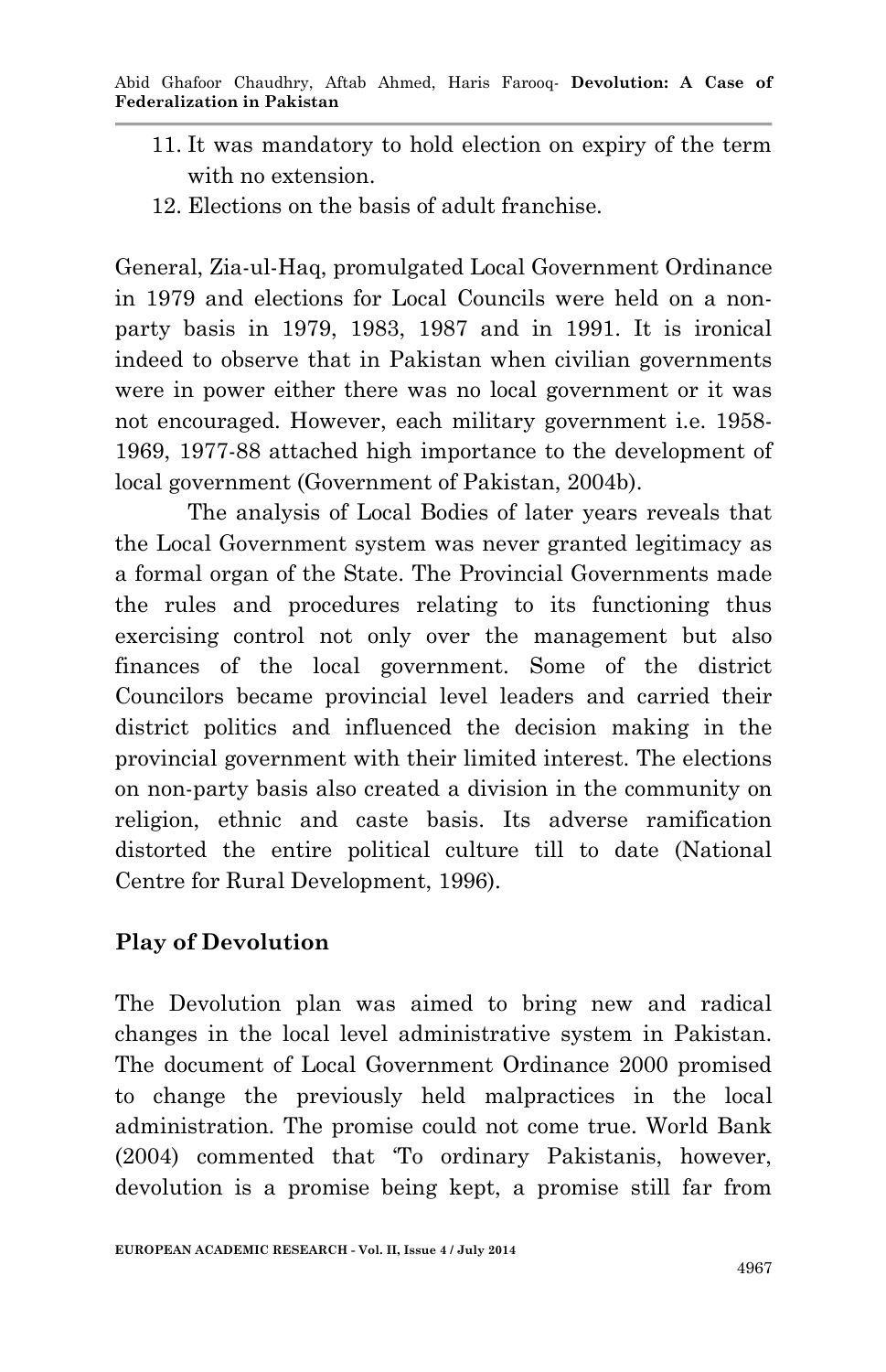fulfilled, but one that is already bringing change in some schools, courts and clinics and, most visibly, in the political life of the countryside and the cities and towns'. International Crisis Group (2004) stated that 'Four years after a national devolution plan was implemented,1 local governments still have only nominal political, administrative and financial autonomy'.

### **No Fiscal Decentralization**

While the scope of local governments in terms of the services they are responsible for and how they allocate district level expenditures across services increased substantially postdevolution, the extent of financial decentralization is limited both because (i) districts governments continue to have the same limited revenue collection abilities (no new taxes have been devolved to the district and tehsil levels) and still rely primarily on provincial and ultimately federal funds, through the provincial finance commission awards (although the latter has been made rule-based) and (ii) a significant majority of district expenditures are establishment charges which, while incurred by the district, cannot be altered by the district; these expenditures include salaries of administrative personnel who continue to be provincial employees and as such the district cannot fire them or adjust their wages. Keefer et al (2003) state that discussion of administrative and fiscal decentralization below demonstrates that devolution is incomplete in Pakistan. Centrally appointed administrative officers prepare the first draft of district budgets, and funds for local government come almost entirely from upper level governments with strings attached. A key characteristic of local government is nevertheless the allocation of decision-making authority among local government officials in the formation of local budgets. The existing ordinances governing Pakistani devolution suggest that the district councils may have little influence over budget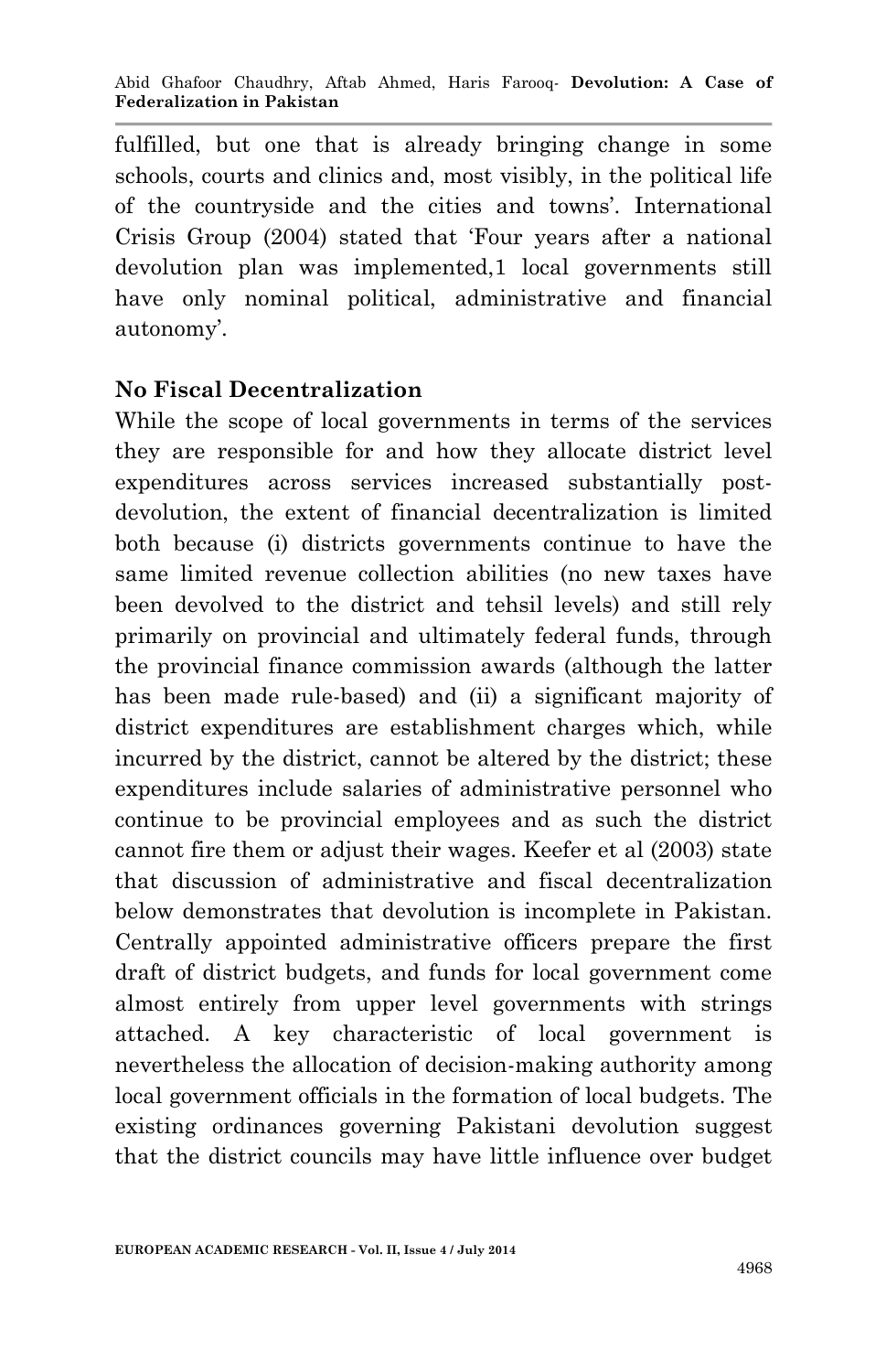preparation or implementation and that the district *nazims* will exercise significant influence over district government.

## **Fears of Provincially Weak Control Structure**

It was held that provincial government would become weaker since much of its power would be given to district governments. Devolution of power means transfer of powers from Centre to provinces and further to lower tiers, but depriving the provinces of whatever they have runs against the existing federal system. Or, is it that we are moving towards a unitary form of government? If it is so, the government should do it openly and initiate a debate on this crucial issue.

## **Devolution excluding Political Parties**

It was noted that party-based political system and elections provide the best order of checks and balances. Non-party system, on the contrary, creates divisions along tribal, ethnic and linguistic lines. A viable system of checks and balances cannot be evolved through bureaucratic machinations or game of numbers. The formation of about 20 monitoring committees may complicate a problem rather than solve it as they would be at loggerheads with each other. Cheema at el (2004) in their work cited Wilder (1999) who says:

> 'the non-party basis of local government elections has invariably ended up weakening political linkages between elected provincial governments, which have tended to be party based, and local governments. Political parties, when in government at the provincial level, have tended to view local governments as a competing tier of 'patronage' (Wilder 1999).

Caste is a strong bond in Pakistani rural society that plays a vital role during the decision making for the vote cast. Caste indulgence means the personalization of the affairs associated with the honor and prestige of a certain group of people. Many bloodiest feuds were observed during the pre-election and postelection periods. The political parties though also use this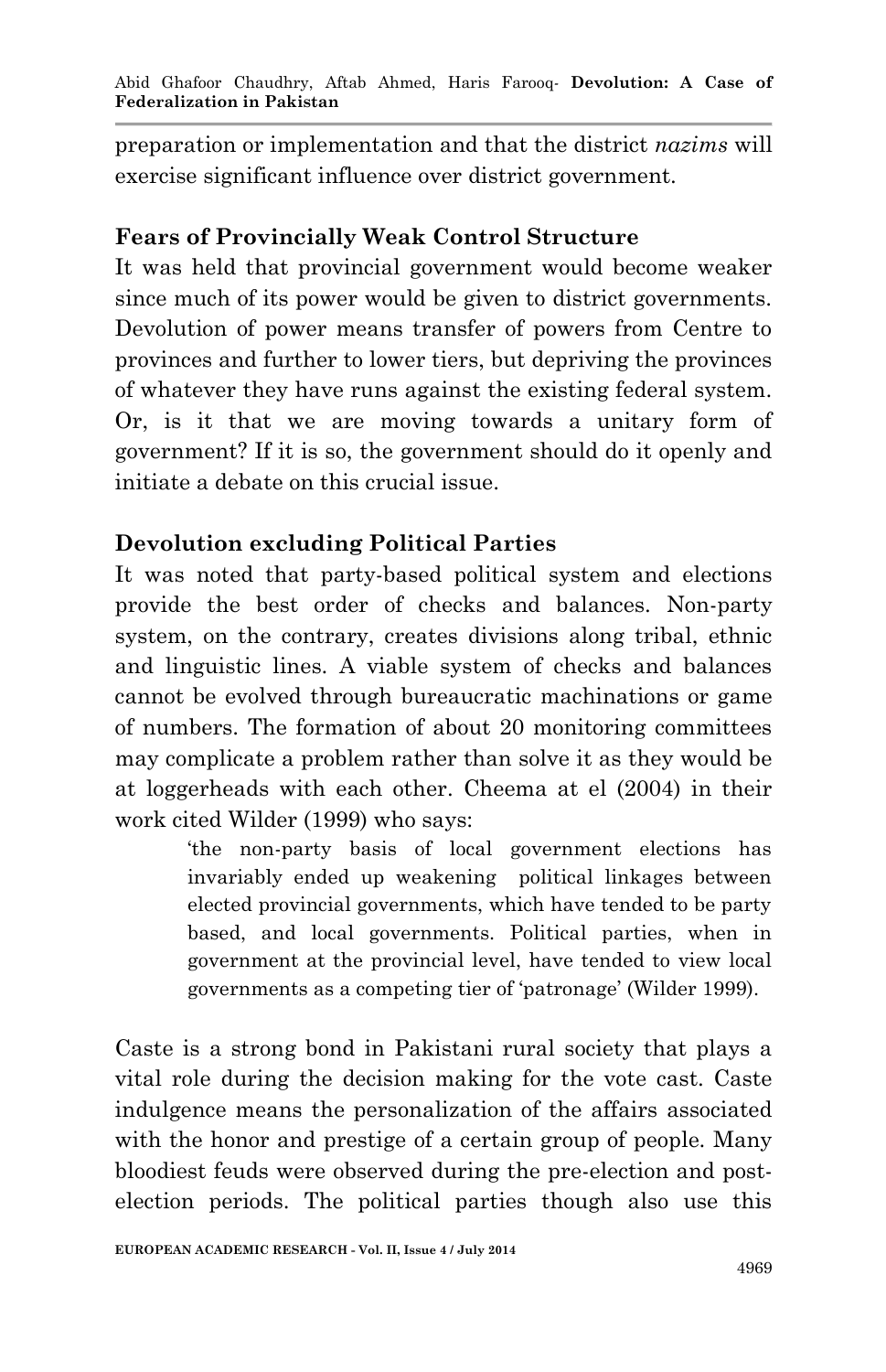triumph card for success in the election but the same time the ideological association of the voters also matter. In rural society of Pakistan, people are divided on the basis of caste due to which the elections become the matter of one's respect for which according the rural view point 'death can also be embraced'. This argument is further reinforced by ICG's (2005) report while commenting 'The elections were marred by serious violence, which may well become worse in future polls as ethnic, religious and regional rivalries are stirred up. President Pervez Musharraf*'*s efforts to maintain military control over politics are likely to limit the state's mechanisms for dealing democratically and peacefully with its many internal conflicts (2005).

## **Women Participation**

While there is a dire need for women's emancipation and protection of their rights, the proposal for 50% women's representation at the Union level certainly lacks touch with ground realities. The question, then, is why women's representation is 20% at the district level? And what would be their representation at the provincial and federal levels?

Keefer, et al (2003) describes that 'the new plan reserves a third of the seats in the districts councils and other tiers of local governments for women, addressing a longstanding demand of human rights and women's rights groups. In a major departure from past practice, the plan would, at least in theory, make the district administration answerable to the elected chief executive of the district rather than provincial or central government authorities. Although there have been prior attempts at decentralization in Pakistan, these never involved, even in principle, such delegation to locally elected officials'.

### **Increased Federal Influence**

Devolution in Pakistan replaced at the district level the former Deputy Commissioner (DC) who was appointed by the Federal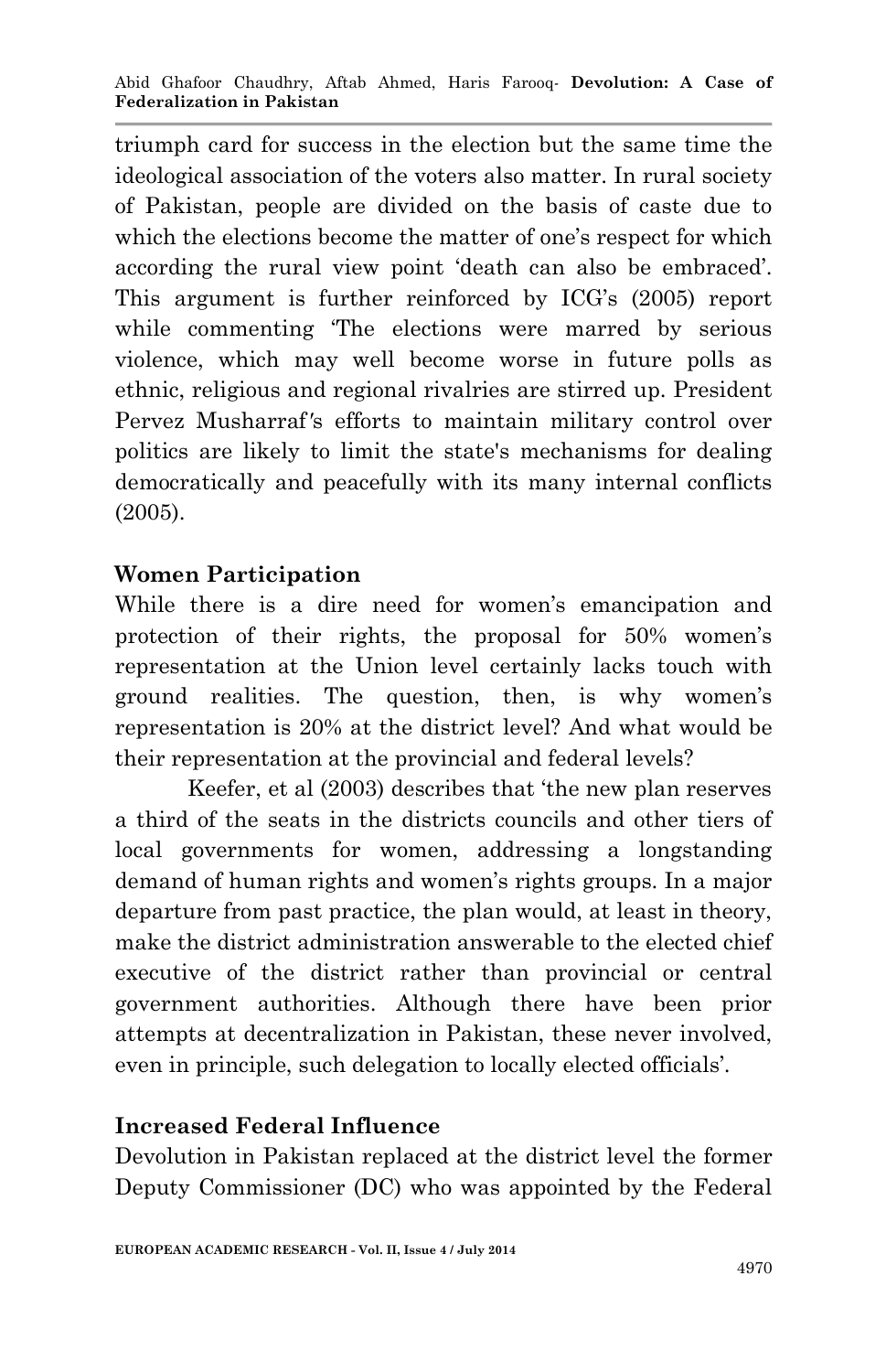Public Service Commission. Former DC's role was evident in almost all spheres of district life. He was the executive head of public offices at the district level. In addition, DC was also supposed to look into two other matters that included financial matters of the district and the legal power of district magistrate. This was an issue often attacked by the critics of nominating same person for administration and judicial matter which under any circumstances put questions on the transparency of the district deals. Keefer at el (2003) pointed out that the administrative structure under devolution leaves substantial authority in the hands of centrally appointed civil servants. Devolution created the post of District Coordinating Officer (DCO), replacing the former Deputy Commissioner. The DCO lacks many of the legal powers of the Deputy Commissioner, but still has significant executive and managerial responsibilities. Not the least of these is the authority to prepare the first draft of the district budget and control over district personnel. The key change under devolution is that the DCO reports to the district *nazim*. The *nazim*'s authority over the DCO is limited, however. He can request the transfer of the DCO and initiate the DCO's performance evaluation, but the transfer goes through only if the provincial government concurs and the *nazim*'s performance evaluation is valid only if countersigned by the chief secretary and chief minister of the provincial government. Similarly, the ten to twelve executive district officers, responsible for sectors such as education, who formerly reported to the parent line departments in the provincial government, now report to both the DCO and the *nazim*. Once again, though, the *nazim* can only request that the provincial government transfer these officials and provincial governments retain sole authority to appoint them.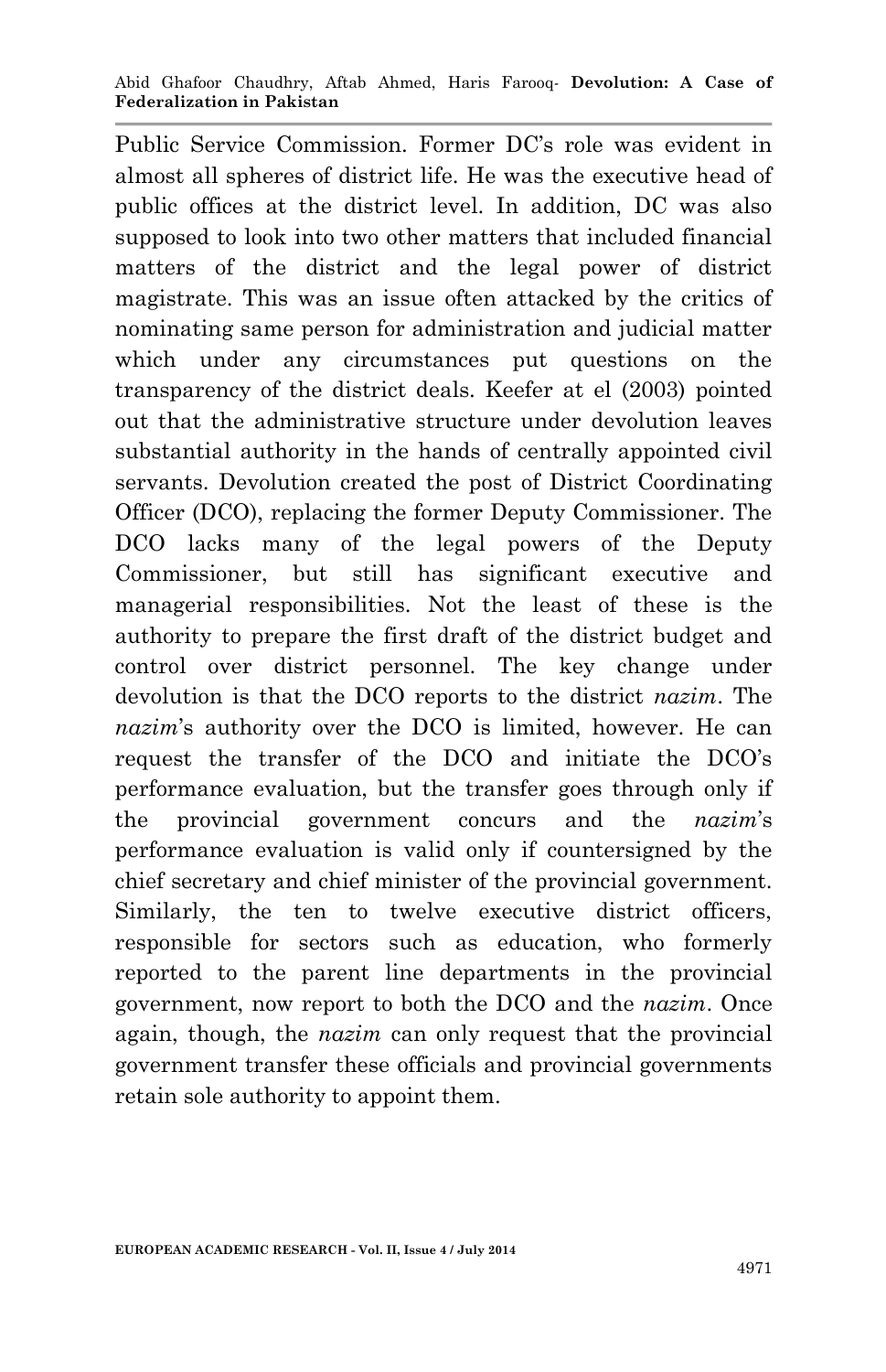Abid Ghafoor Chaudhry, Aftab Ahmed, Haris Farooq*-* **Devolution: A Case of Federalization in Pakistan**

#### **Limited Constitutional Support**

Despite the new local government structure Pakistan is constitutionally still a two-level federal state i.e. the local governments are not recognized as the third tier of government by the 1973 Constitution. The 17th Constitutional Amendment provides limited protection to the local governments for a period of only six years during which provinces can make changes to the local government legislation with the concurrence of the President. Keefer at el (2003) also commented 'there is no constitutional guarantee for the new structure. Although local government is a provincial subject under the 1973 Constitution, empowering provinces to create administrative units through decree and local governments through ordinances, such bodies have no constitutional status or protection from the parent province at any time. It remains constitutionally permissible for local governments to be disbanded by the parent province at any time'. In theory, the new Local Government System promised to provide the decision making powers to the local level. This promise could not be fulfilled as under the rules the Provincial Chief Minister can suspend the resolutions of District, Tehsil and Union Council, if any contradictions with law or interests of the people are reported. This power was mainly used for the sake of benefiting the provincial government's candidates.

#### **No Local Level Empowerment**

The national picture also worsens with the efforts made by the governments in their respective tenures and later on high jacked by the influential in the office or the influential rural supporters to whom Alavi (1976) calls "*Rasagirs*". Working on these lines Chonchol (1976) focuses on the role of pressure groups and influential people in adoption of innovation especially through any project. He says that pressure groups or influential get their share on priority basis because they can afford to take risks and exploit others, because they know that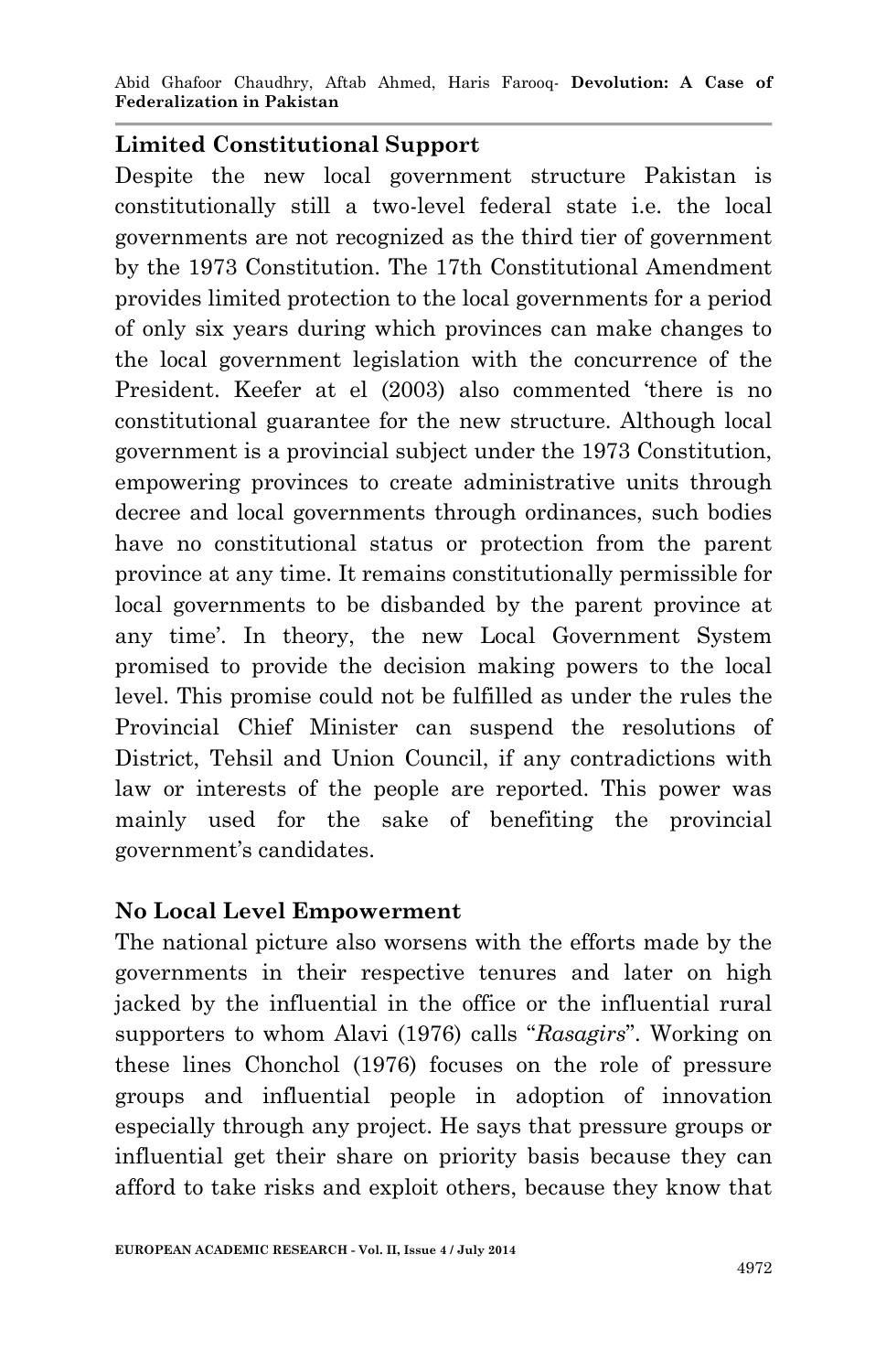while doing this no body would stop then and their links in government and bureaucracy would protect them. Roth (1976) in agreement with Chonchol also says that people who are neither big land lords nor politically influential, an easily be suppressed by influential people due to the lack of class solidarity among the poor. Hussain (1999) visualizes that the traditional view of Pakistani politics, feudal landlords, by virtue of their strong control over rural voters and the significant overrepresentation of rural voters in the national and provincial legislatures, exercised disproportionate influence in national level policy making. Their influence over decision making and the generally client list nature of decision making meant that targeted spending and government actions were far preferred by politicians to the provision of broad public goods. Certainly, the deepest and most pervasive poverty in Pakistan is rural, and it is worst in areas that have been traditionally considered as feudal, such as rural Sind. A strong association between landlessness and poverty supports this link (Chaudhry & Chaudhry 2011).

Among the 70 percent of the population that do not own any land in Pakistan, the poverty rate is 35 percent, while it is only 13 percent among the 6 percent who owned at least 4 hectares of land. Rural elites have always had exceptional influence in Pakistan. In some cases, in particular in the poorest parts of rural Pakistan, elected politicians were large semi-feudal landowners, who would have had the weakest incentives to advocate for better government on behalf of their constituents.

### **Feudal Structure remains Intact**

The startling thing in devolution plan was that it increased the influence of the power holders to a considerable extent. Before that the federal government introduced the minimum educational qualifications (i.e. graduation) for the candidates who were contesting the national assembly elections. The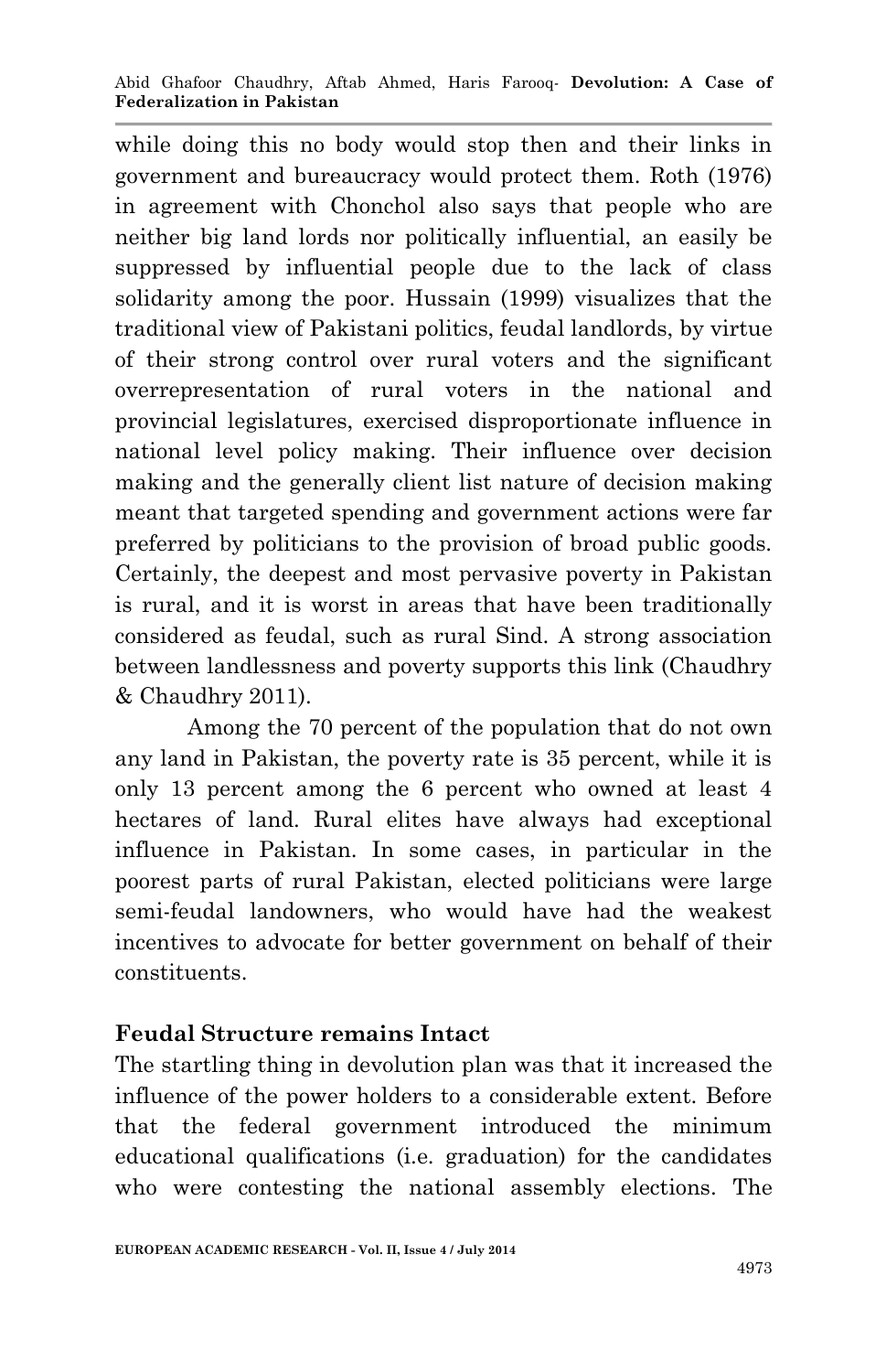conviction for doing the same was that these old politicians are corrupt and looted the assets of the country therefore thee should be some yardstick which could help in debarring them to join the new assembly. The candidates who were disqualified in the new criteria made their minds to indulge in the newly district government system in which the power and authorities were more than that of the Member of National Assembly (MNA) or Member of Provincial Assembly (MPA) while making their sons and nephews ready for the new "graduate assembly". These two reasons made the elders of the families going after the district or Tehsil elections and their younger for the national or the provincial assemblies. One can easily understand that had the power of these politicians decreased or increased. The rural life is a composite chain of cultural complexities in Pakistan as cited by Burky (1976) who says that: "Land lords in the pre-Ayub era were able to control at least twenty Punjab villages. It is a reference to the exceptional case, rather than the rule few villages were (or are) owned by a single family. In the typical of about 12, 000 Acres, these are usually a few land lords (some of whom may own more land is adjoining *Mauza* (village) plus a large number of Peasant proprietors as well as members of other classes. Given such a composition of the rural population, it would be simplistic to explain political power in the rural society merely be references to exceptional political power in the vast majority of villages in Political power in such missed villages is typically, organized by the *Kath* or the *Dharras* (Factions). The *Dharra leader* who is typically a big land owner organizes support by a variety of means like they rely on a core of supporters namely their economic dependents, their share croppers, who have little option but to follow their master also their close relative, who might also be the big land lords. The faction leaders enter into alliance with fellow land lords, who too bring with them economic dependents into the faction with the power of this core. The faction leader set out to recruit following from among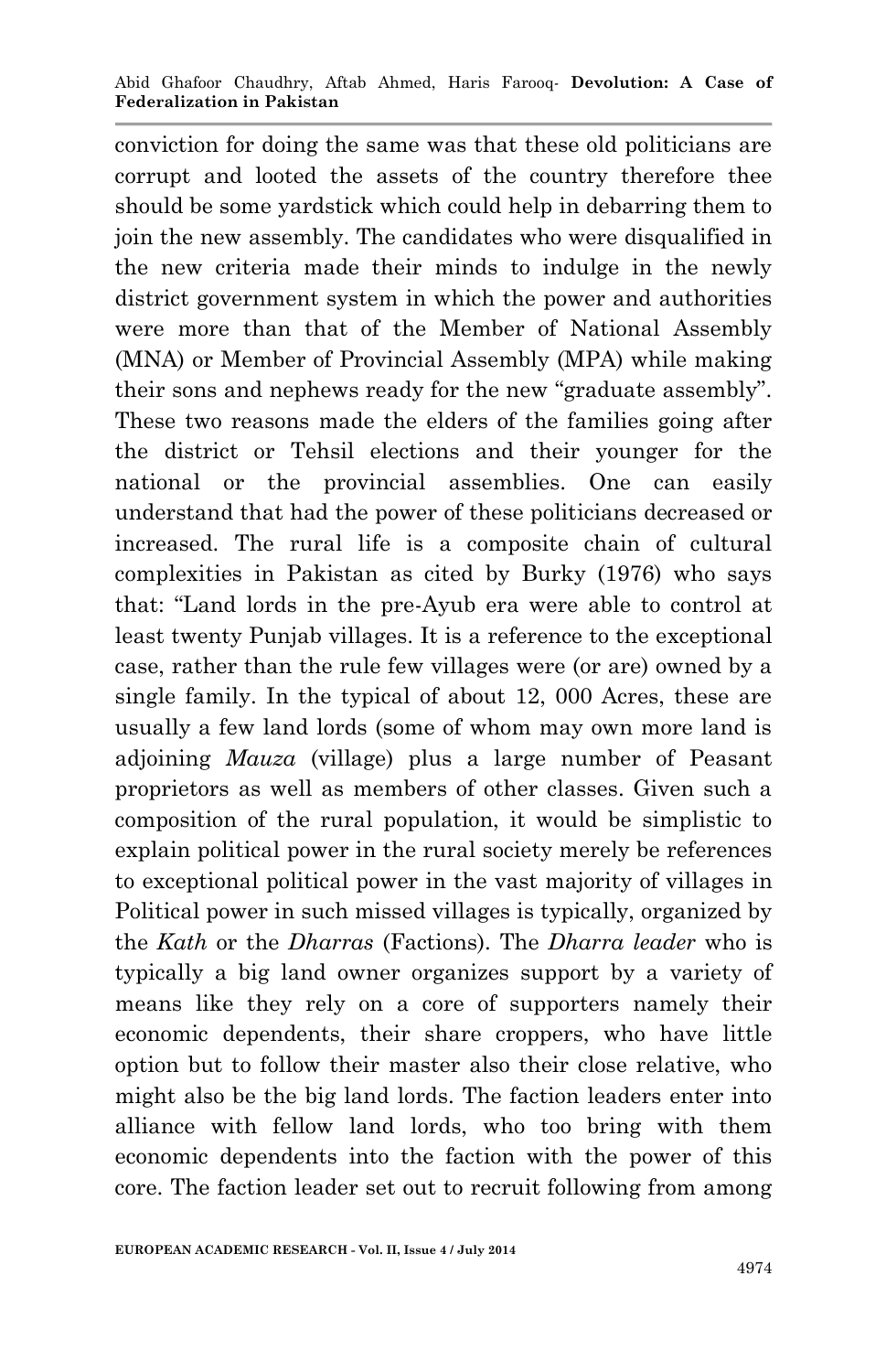other section of the rural community principally, the independent small peasant proprietors. The later are weak individually but often they are organized under the authority of their *"Biraderi Punchayat"* (Linkage Council) (Ahmed et al. 2012, Chaudhry et al. 2014).

# **Missed Local Level Participation**

Devolution did not bring real empowerment to the people at the grass roots rather only those who were already enjoying power in the society were benefited. In this regard the work of Martinussen (1997-205) also depicts that:

> 'The Pakistani bourgeoisie favored a regime form that concentrated as much power and decision making as possible in the executive branches of the state, the main reason being that this class was weak in political terms for at least three decades after independence' (Martinussen: 1997).

The idea introduced by new devolution plan was Citizen Community Boards (CCB) as an organization run by the local people at the grass root levels to identify their developmental needs and launch new innovations to change their lives by rooting out the existing problems. The CCBs failed to get their project sponsored unless their projects were supported by the influential occupying the public offices. This thing is ignored or under rated by the policy makers at the federal level. Failure on the part of the planners and policy makers has rightly been highlighted by Thiesenhusen, Esman, Du Bois Cora and Frans Doorman(1991). Thiesenhusen says "reaching to the poor has turned out to be a much more complex task than was earlier visualized" (Thiesenhusen: 1978). Esman discusses that planners and administrators here are on an unfamiliar ground. There is no previous experience to guide them in their operations (Esman: 1980). Often, they are therefore unable both to anticipate socio-cultural hurdles, which arise during the plan implementation phase, and to try to overcome them. Cora highlights the human factors in development process as: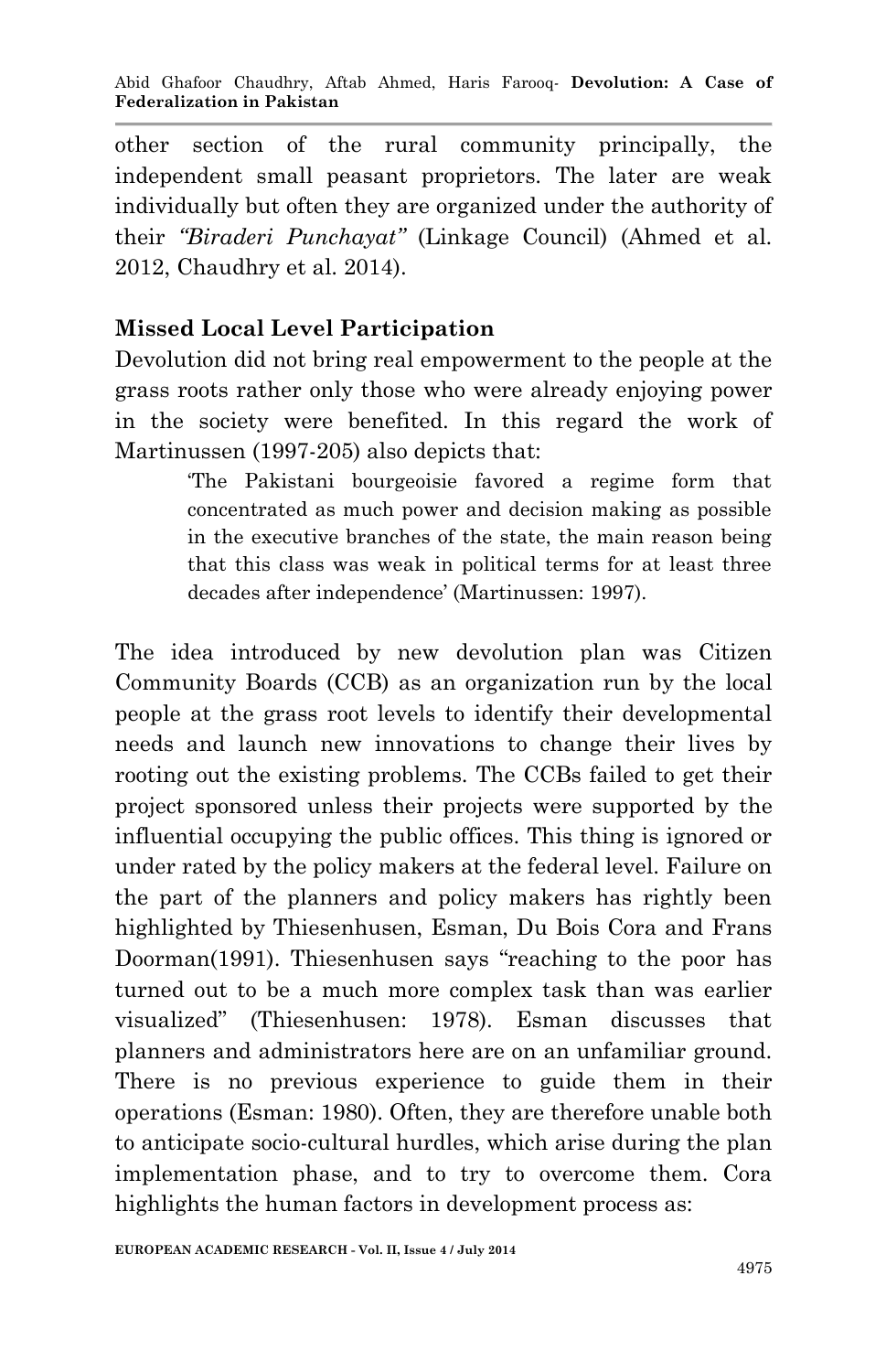"Since human factors in the rural development process have not traditionally been accorded the due importance, knowledge in these matters has not developed to the required degree" (Du Bois Cora: 1959).

The policy weakness raised the conflict element in the rural life after the elections. Khanna (1991) describes the rural development scenario in his work by stating that 'there is no unanimity among the distinguished thinkers and experienced planners and policymakers in regard to the purpose of development in universal terms. This is not altogether surprising in view of the fact that create perceptions, demands and aspiration of the countries and various classes of people within these differ on account of varying national heritages, needs, resources and existing socio-political systems'.

# **Authoritative Policy Process: Traditional Top down Approach**

Pakistan has seen various phases in her agricultural development cycle with incessant and perpetual shifts in policy further bringing the upshots of not achieving the level of sustainability. Failures in heavily invested programs and projects, fragmentation of rural population, rise of rural rifts, etc were the aftermaths after a lot has been done by previous political and military set ups to bring revolution in agricultural sector. Unfortunately, the most ignored chapter was the strengthening of research traditions to benefit the masses of the rural farmers willing to adopt newly evolved varieties and practices matching the developmental needs of motherland. Appropriately deemed investments in the domain was severely lacked and resultantly lagged the farming community to arrogate the winning board. Most of the new experiments done in the agricultural research institutes and departments of the country were either restricted to the laboratories, or were a matter of disagreements among the planners at the national and provincial levels. Few of the new innovations made by the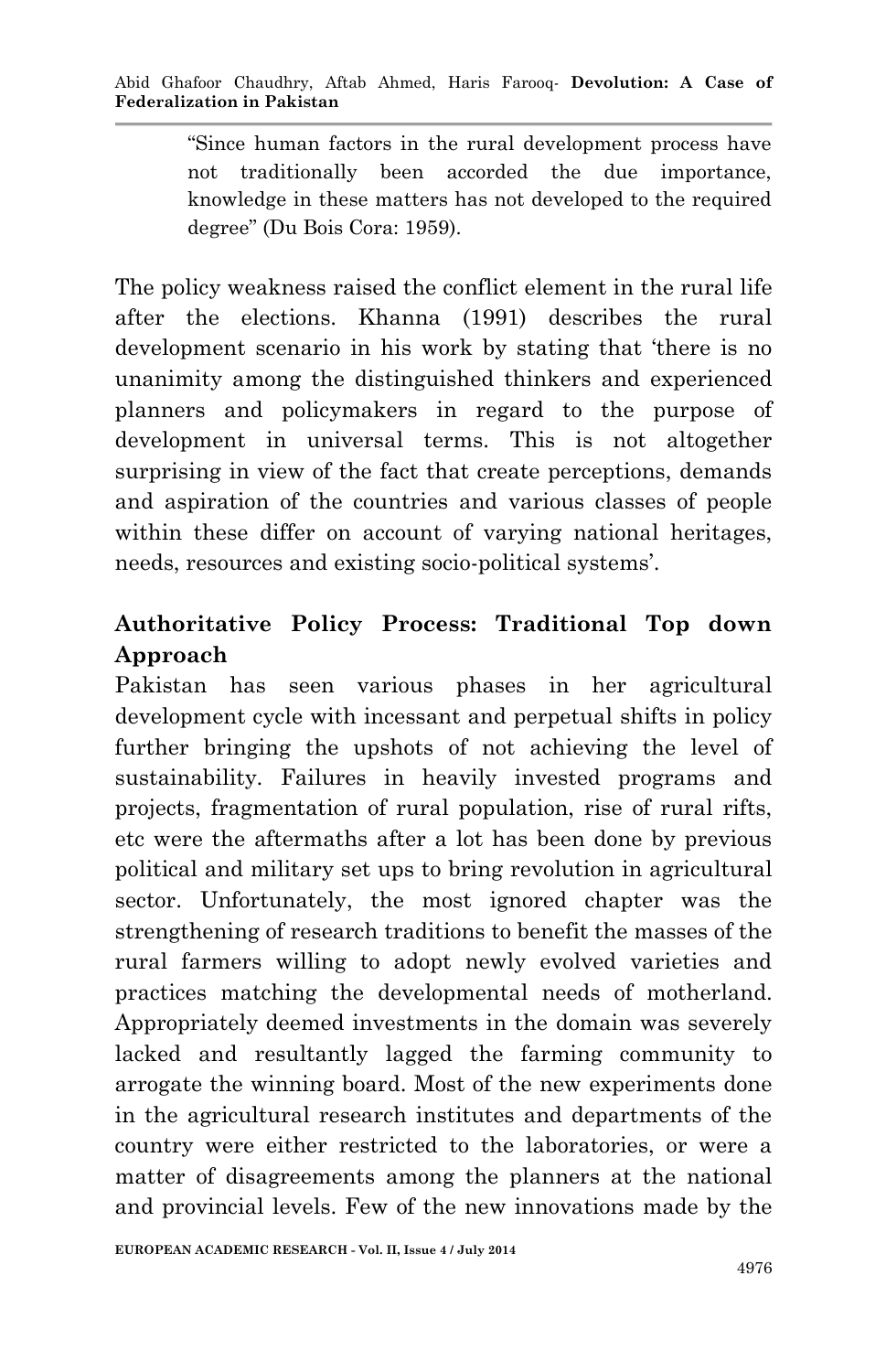scientists were not cost effective. The said problems perplexed the scenario for the rural farmers and really pushed them to the walls merely thinking of ensuring their own survival. This phenomenon also raised the dependency on the agricultural imports that put even added fuel on unluckiest fate of the country. This argument is further strengthened by Duncan (2007) as:

> 'Who examined how indigenous ethnic minorities in Indonesia were affected by the implementation of decentralization and regional autonomy policies. New legislation transferred responsibility and authority over various issues, including resource extraction and local governance, from the central government to regional authorities at the district level. Members of the growing indigenous rights movement hoped that this decentralization process would allow ethnic minority communities to retain or regain control over natural resources through local-level politics. Furthermore, some ethnic minorities saw the implementation of decentralization as an opportunity to return to local forms of land tenure and resource management that had been disparaged by the national government for most of the twentieth century. However, these new laws also encourage district level governments to generate income through natural resource exploitation, as they will receive a certain percentage of these revenues. Minority communities could be adversely affected as local governments disregard their land rights in efforts to raise income to cover their new expenses, essentially continuing the practices of previous governments. This article examines the new opportunities, as well as the new threats, posed by decentralization to ethnic minorities throughout Indonesia'.

### **Power Brokers in Rural Pakistan**

Burky says that the local power structure is inevitable in rural life because "Individuals and political parties with ambitions in district, provincial or national politics seek alliances with the local faction leaders that secure for them support at the gross root level" (Burky 1976).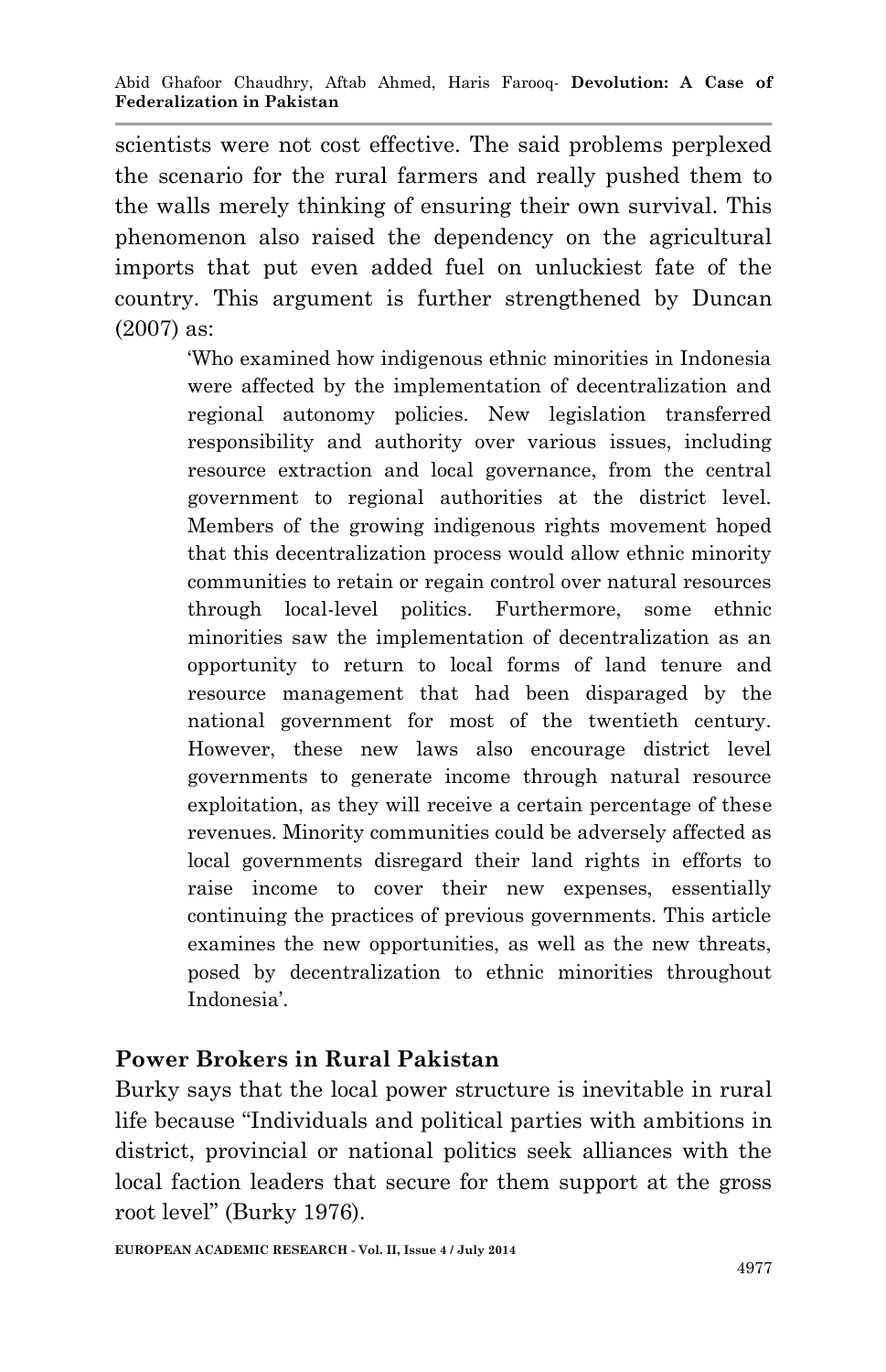Abid Ghafoor Chaudhry, Aftab Ahmed, Haris Farooq*-* **Devolution: A Case of Federalization in Pakistan**

Having said the above, it is contended that how is this notion of participatory development be launched in a society with evidence of comprehensive conflict prevailing. The idea of citizen community boards (CCBs) in LGO 2001 is another mean of benefiting the like minded people who have opted to become vehicles of those who are after the whims of extension of their hold over country. Similar argument is made by Alavi (1976) who gives example of Pakistan. He says politically influential land lords manipulate the project into their favor, due to the power structure in Pakistan, which allows them to exploit, and they get share of small potential beneficiaries. The startling thing in devolution plan was that it increased the influence of the power holders to a considerable extent. Before that the federal government introduced the minimum educational qualifications (i.e. graduation) for the candidates who were contesting the national assembly elections. The conviction for doing the same was that these old politicians are corrupt and looted the assets of the country therefore thee should be some yardstick which could help in debarring them to join the new assembly. The candidates who were disqualified in the new criteria made their minds to indulge in the newly district government system in which the power and authorities were more than that of the MNAs or MPAs while making their sons and nephews ready for the new graduate assembly. These two reasons made the elders of the families going after the district or Tehsil elections and their younger for the national or the provincial assemblies. One can easily understand that had the power of these politicians decreased or increased.

An example is worthy quoting from the one Tehsil in Gujarat district that was represented by the opponents group to the one sitting and occupying the district assembly presents a gloomy picture of no work done in the Tehsil because of the opponents. Construction of one road was witnessed that is a classical picture of the conflict between the opponents' parties. The said road was under the jurisdiction of Tehsil Kharian of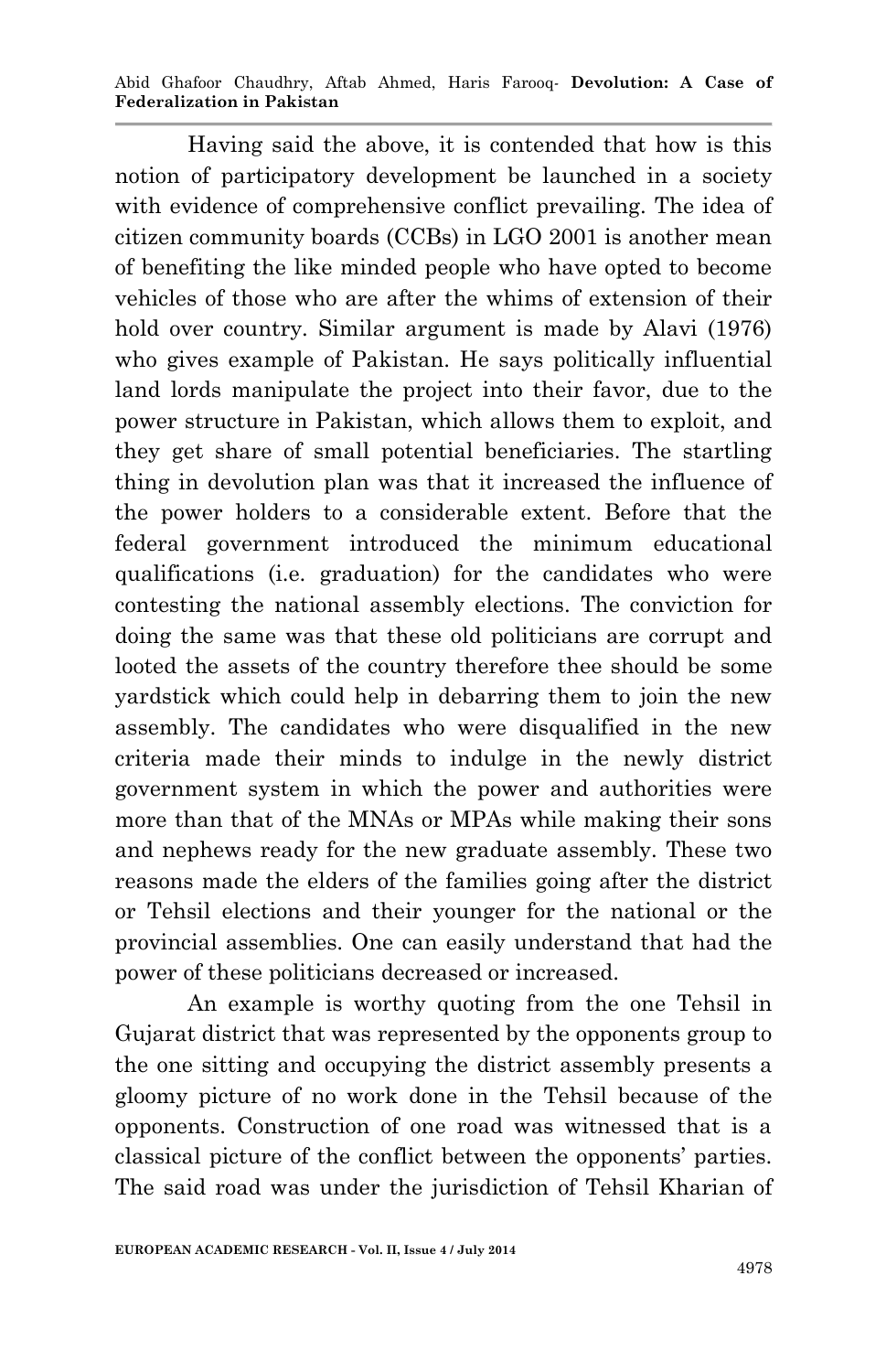Gujrat district. There was matter of road construction under the consideration of Tehsil administration who expressed their helplessness as having no developmental budgets. The district assembly wanted the people of the Tehsil learn from it and to refrain from voting their opponents party in the next elections. In all this mess, the rural masses were facing a lot of problems.

In district Sheikhupura, conflict is deeply rooted in the cultural life of the people. Link road from *Sacha Soda* to *Phularwaan* (a town at a distance of 15 kilometres) was also a bone of contention between the power groups of the village. The road was not maintained after it was once constructed. The local transport people and general public were really concerned about the road as it became notorious for the looting even in the day times. Due to badly damaged road it was impossible for the busses and other local transport to move swiftly due to which it was so easy for the local bandits and other wanted criminals to loot and plunder there. The evidences led to loss of many lives, rape of the passenger women, kidnapping of young girls who travelled from there, etc. The road was not in the mainstream of the road as it was merely a link road that provided a shortcut link to Farooqabad city to Sangla Hills (another town at a distance of 28 Kilometres). The presence of main Sargodha Lahore road and the railway track from Faisalabad to Sheikhupura really made the road unimportant as the town of Sangla Hills was covered by the train and the said road became a mere link road connecting the villages to the agricultural market of Farooqabad city. The transport load was also lessened therefore the road was even desolated and deserted in day times. There was only one Police check post in Sacha Soda village where the police was supposed to search the criminals. From the stated Police check post up to Sangla Hills there was no single check post or Police station therefore the area served as a paradise of the bandits where there was no concept of law, only the local *Deraydars* along with their bandits ruled the area and made decisions that suited them and their groups.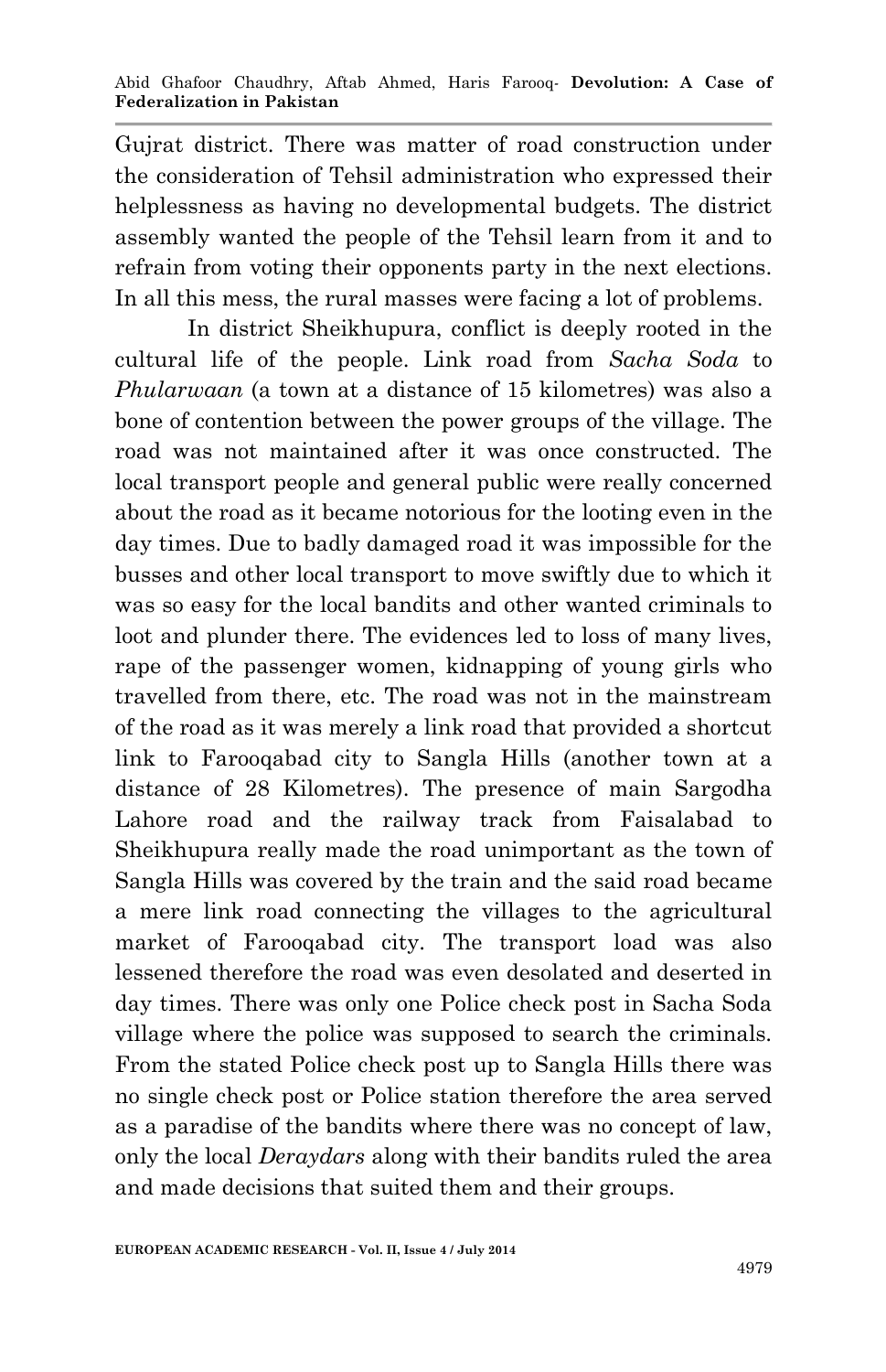Abid Ghafoor Chaudhry, Aftab Ahmed, Haris Farooq*-* **Devolution: A Case of Federalization in Pakistan**

#### **No Social Empowerment**

Devolution was an innovative idea that promised people of providing opportunities to develop and grow according to the wishes and developmental needs. The oppressive nature of the local government structure debarred people to avail he chances of meeting the needs. local power holder were very much concerned about supporting their candidates to come in the scenes as the elected candidates later on add strength and indispensability in the village life. According to the view of the general public that the local level elections are always very violent and bloody as the public overtly support and oppose their candidates and this support and opposition is very much articulated in their daily life which can not be concealed for many reasons like in the local body elections, one has to clearly distinguish the *Dharra* (group/ faction) with which one is go to attach otherwise to fix the daily problems are in question. Local level elections are also point of contention because one can see divisions even in the *biradari* (brethren) and extended families. The local level power holders very artistically use the mutual misunderstanding of the village community for their purposes. It is essential for the villagers that what ever *Dera* they are affiliated decides the supported candidate in the oncoming elections. These local power holders win a position during the national and provincial elections which they provide the voters' support to these politicians and in return from these politicians, the power holders receive support for the own candidates contesting the local level elections. A similar comment has been made by Lentz (2006) who worked on Decentralization projects, such as that initiated by the Rawlings government in Ghana at the end of the 1980s, create a political space in which the relations between local political communities and the state are re-negotiated. In many cases, the devolution of power intensifies special-interest politics and political mobilization aiming at securing a 'larger share of the national cake', that is, more state funds, infrastructure and posts for the locality.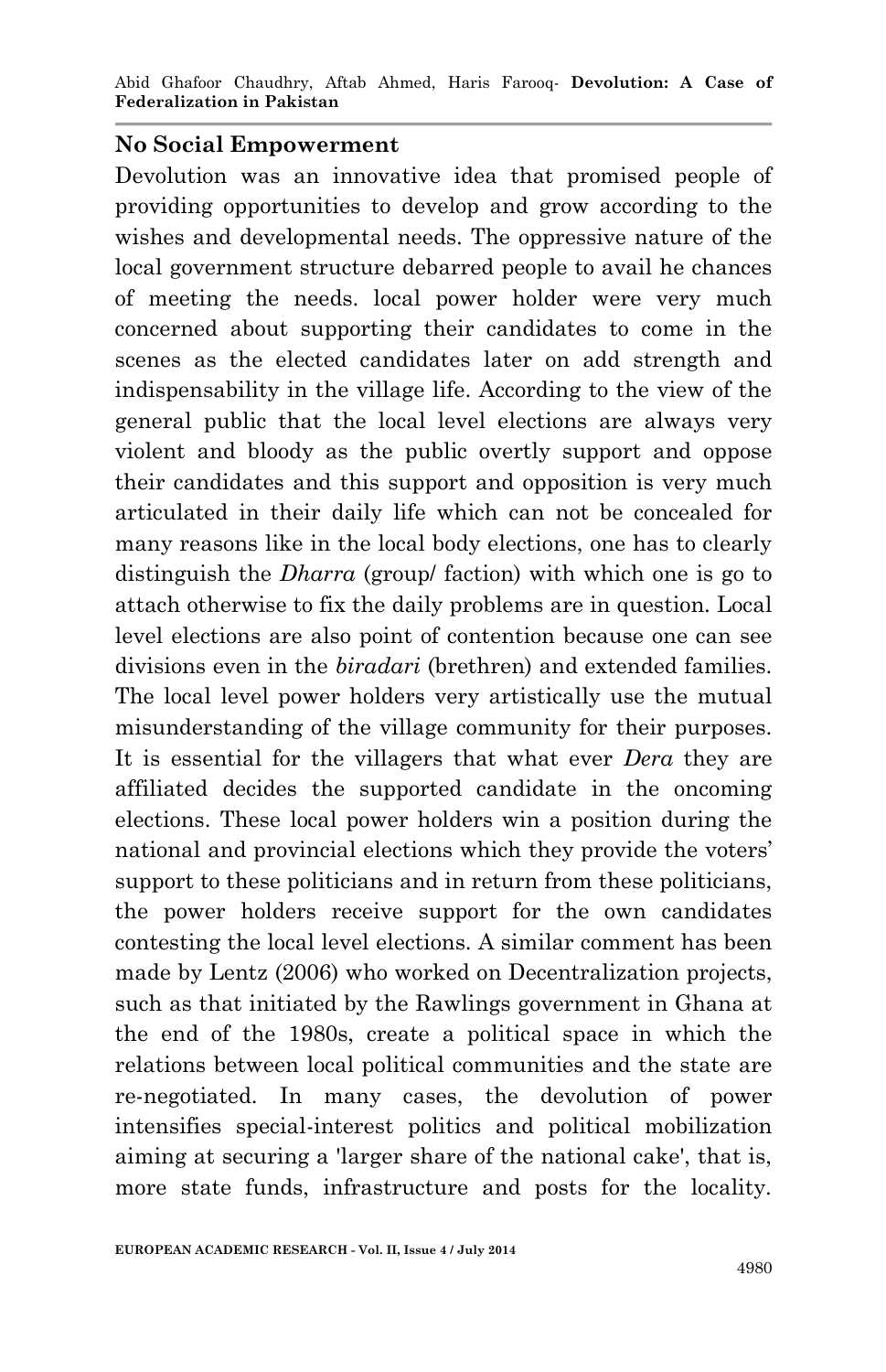Situation in Pakistan regarding Decentralization is creating a social frustration in which rural communities have to participate with no hope left to get the issues resolved a the grass roots which was the main assurance of devolution plan.

# **Devolution on Ground**

In the early days the devolution plan convinced so many people but later on since the plan was implemented the failures were sky high according to one of my respondents in Akhter Hamid Khan Centre of Rural Development and Municipal Administration, in Islamabad. The Director Research of the centre was of the view that "one can only try to develop plan close to reality and true picture but the loopholes are always pointed out when the specific plan or program is implemented and the required feed back is received".

My conviction here is to emphasize the true spirit of devolution described in the lines above in which I believe that the true sentiments and results of any development plan, project or program could only reflected by the intentions and action of actors and intended audience of the program. Firstly, the reason given for the devolution plan is articulated in the terms that in previous local governments the district bureaucracy was made accountable to the non-elected members in the district councils. Whereas the statement is not factual as the reality on ground speaks of a different story that shows that the members of previous local government were also elected through a complete electoral process and the members of previous local governments were also somehow contributing to the infra-structural development of the country. Secondly, with the advent of the new devolution plan the slogan raised by the innovators and policy makers that centuries old system of bureaucracy has been abolished while giving the decision making power into the hands of true public representative elected in the election under the Election Commission of Pakistan (ECP). My conviction is that most of the political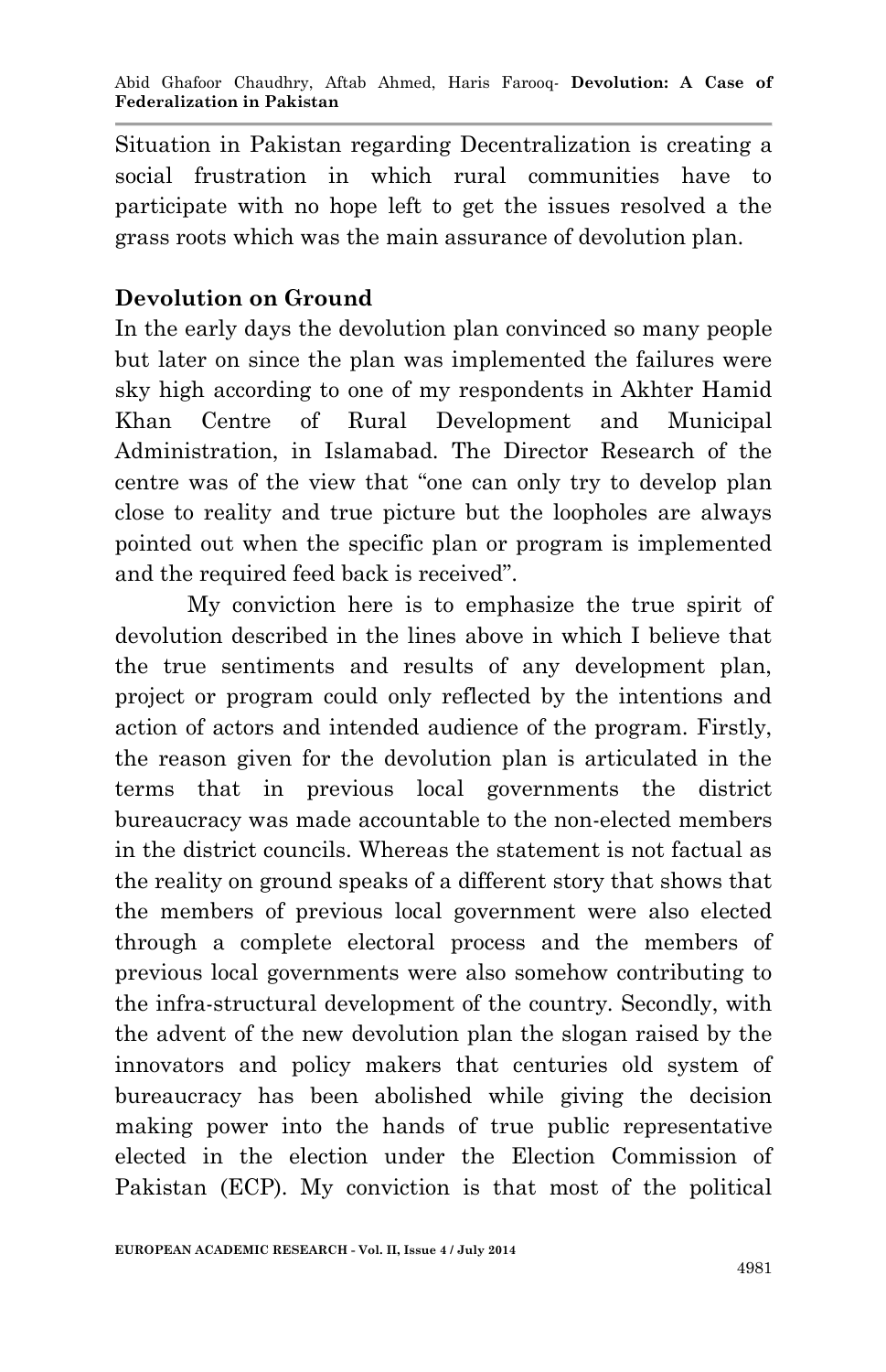parties and majority of the public in Pakistan rejected the results of the new system as the major ruling party was blamed of rigging the election results before the elections held. The government failed to appoint a permanent election commission to hold the free and fair elections as a temporary chairman of the ECP was appointed to conduct and oversee the task. There were talks on the media about the controversial status of the temporary person being responsible for holding national level activity without having access to a neutral and objective environment. There were claims before the elections about the clean sweep of the ruling party which came to be true to almost cent percent.

Thirdly, the breaking up of old bureaucracy was not a blessing because of the fact the previous district commission was not only the administrative head of all district offices as well as the district magistrate whereas the new system was silent in the magistracy whose proof is the recent decision of government to appoint the price magistrates at the district level because of the high level of black marketing and sky high prices without any proper check and balance in effect.

Fourthly, the lay men in all local government system were not reflected anywhere. There has been a tradition that the lay men tried to find some nearest people or the spokesmen of the politicians to fix their problems. The situation now is even worse because the local level politics especially in the villages which is already full of inter class conflicts; the elected members only benefit the people from their own group while ignoring the others. To do the same is also the constraints of the elected members because of the fear of losing the support of their people and thus losing the next elections.

Fifthly, it is said that the elected government and the provincial administration have been integrated at the district and Tehsil levels while abolishing the division and the local level provincial administration has been made accountable to elected officials at the local level. The fact on ground is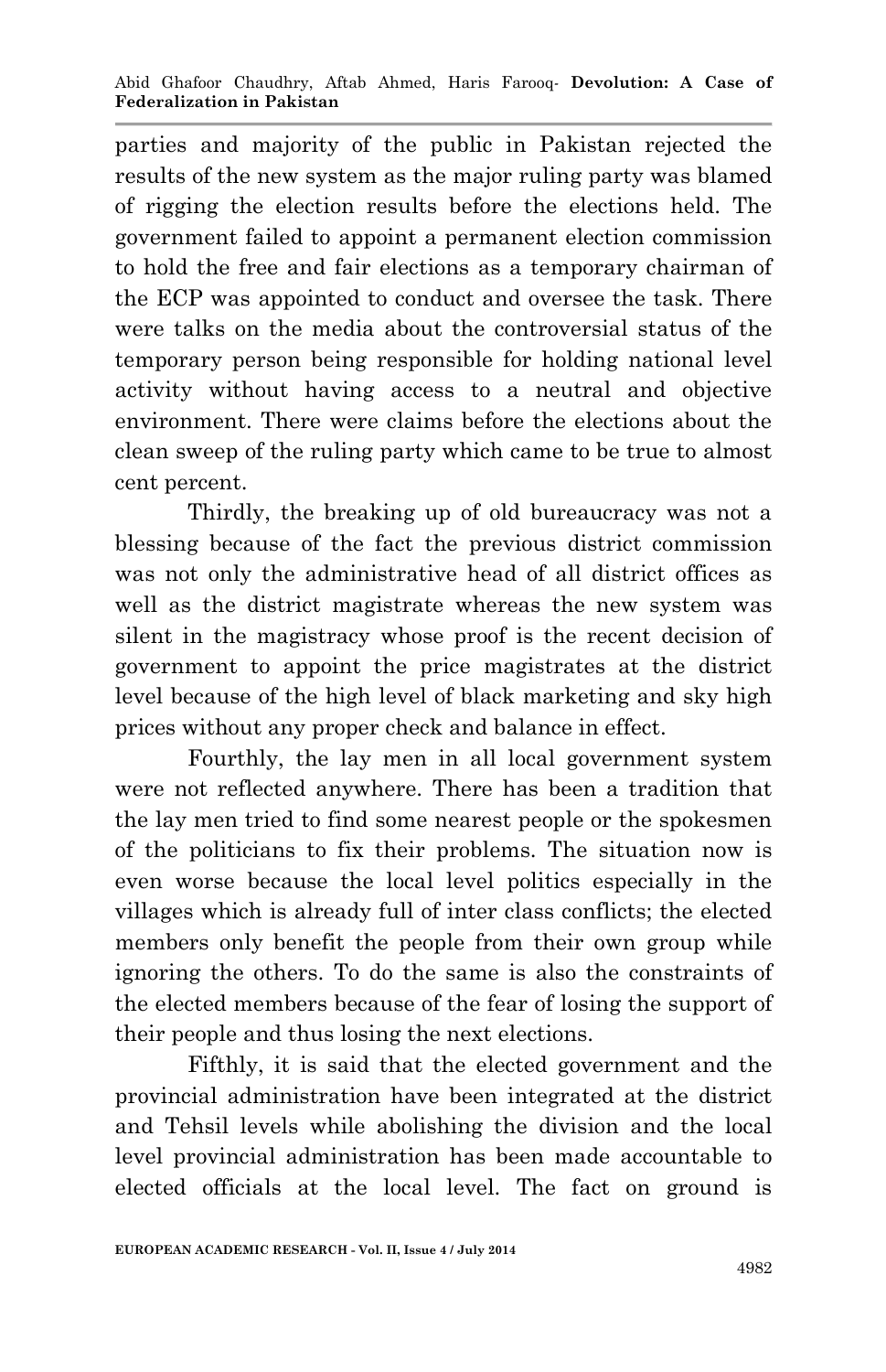revealing a different story that now the previously the district offices that were supervised at the provincial level are now in a state of confusion as the provincial government expect the officials to look after the provincial priorities in the light of National policies whereas the district government asks for accommodating its own vested and political interests. I met EDO education in his office where he was compiling the lists of the teachers to be appointed on contract as desired by the provincial government. He reported that he is under so much mental tensions as he is having many alternate lists from the district assembly, Tehsil council, MPAs and MNAs. He was expressing that he is totally confused what to do because the names of the people with recommendations form all these offices were more as compared to the available seats. He was also concerned that if he appoints all of these people on contract then what is the point is calling application form the candidates who have no intercession letters attached with the application forms. He also expressed that the politicians will be forgotten but later on if some discrepancy is found only he will be held responsible for that.

Sixthly, it was claimed regarding the fiscal decentralization that no new tax has been imposed. The situation on ground is different because the districts and Tehsil still rely primarily on the provincial and federal funds for the budgetary issues. The industrialization phase is already facing so many problems in the tax field due to which the affairs of the new system usually fall their back upon the provinces and federal government. In some places it was observed that the district governments imposed the road taxes on the heavy vehicles for rooming in the city due to which the local transport system is badly affect. It is because of the heavy reliance of all city districts on the provinces and federal government that the new system has gone into a conflicting situation with the provinces and federal governments as the two also influence their internal affairs.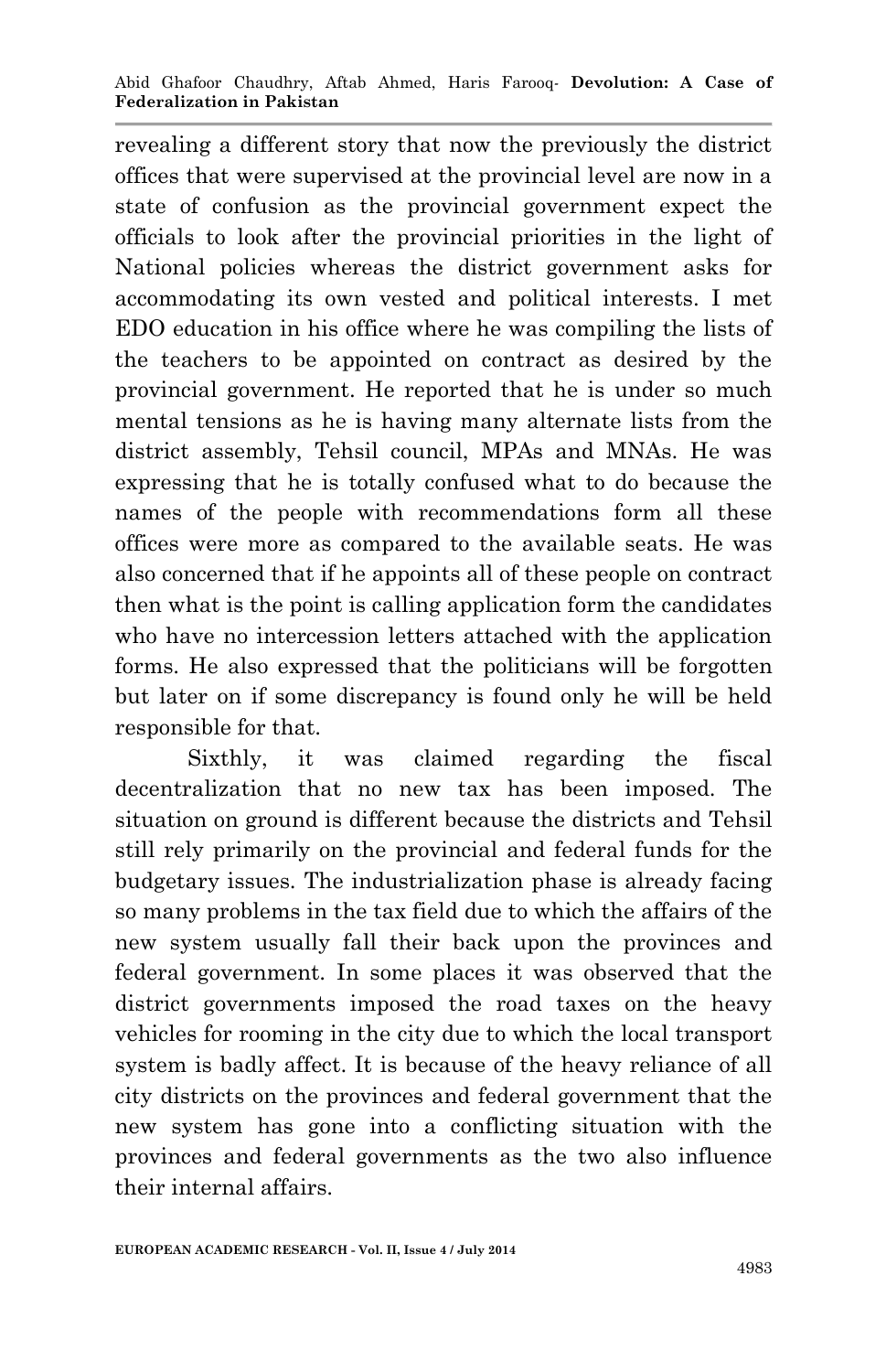Abid Ghafoor Chaudhry, Aftab Ahmed, Haris Farooq*-* **Devolution: A Case of Federalization in Pakistan**

Seventhly, the clash over the command and authority between the new system and the provinces still remain and pose unsolvable riddle before the innovators and advocates of the devolution plan. As the report under reference itself criticizes over the less or no heed towards the smooth integration of city governments with the provincial and federal governments.

Finally, the devolution must not be assumed as complete devolution of power, decision making from the federal and provincial levels to the district level rather a distinction has been made in the devolved items. While regarding the previous provincial issues to still provincial issues include police and irrigation departments' (examples have just been quoted for reference in the lines above). Few other relevant examples are the education at the university level, administration of teaching hospitals (Health department), agricultural research and development (Agriculture department), supervision of foreign funded projects (Planning and Development department) and regulation of medical standards (Health department) have remained at the provincial level despite the devolution of other activities in these departments. In addition to this, the most important example is salary and allowance expenditures of all department employees. Since most employees in the administrative departments remain provincial employees, the district cannot create or reduce posts or adjust their salary structure and therefore, a large fraction of the district budget is fixed.

### **Conclusions**

The villagers report that no considerable developmental work was carried out in the last local governments. They are of the view that we have accepted that no body after election fulfils the promises often made during the elections under many excuses. The community views that it is always the influential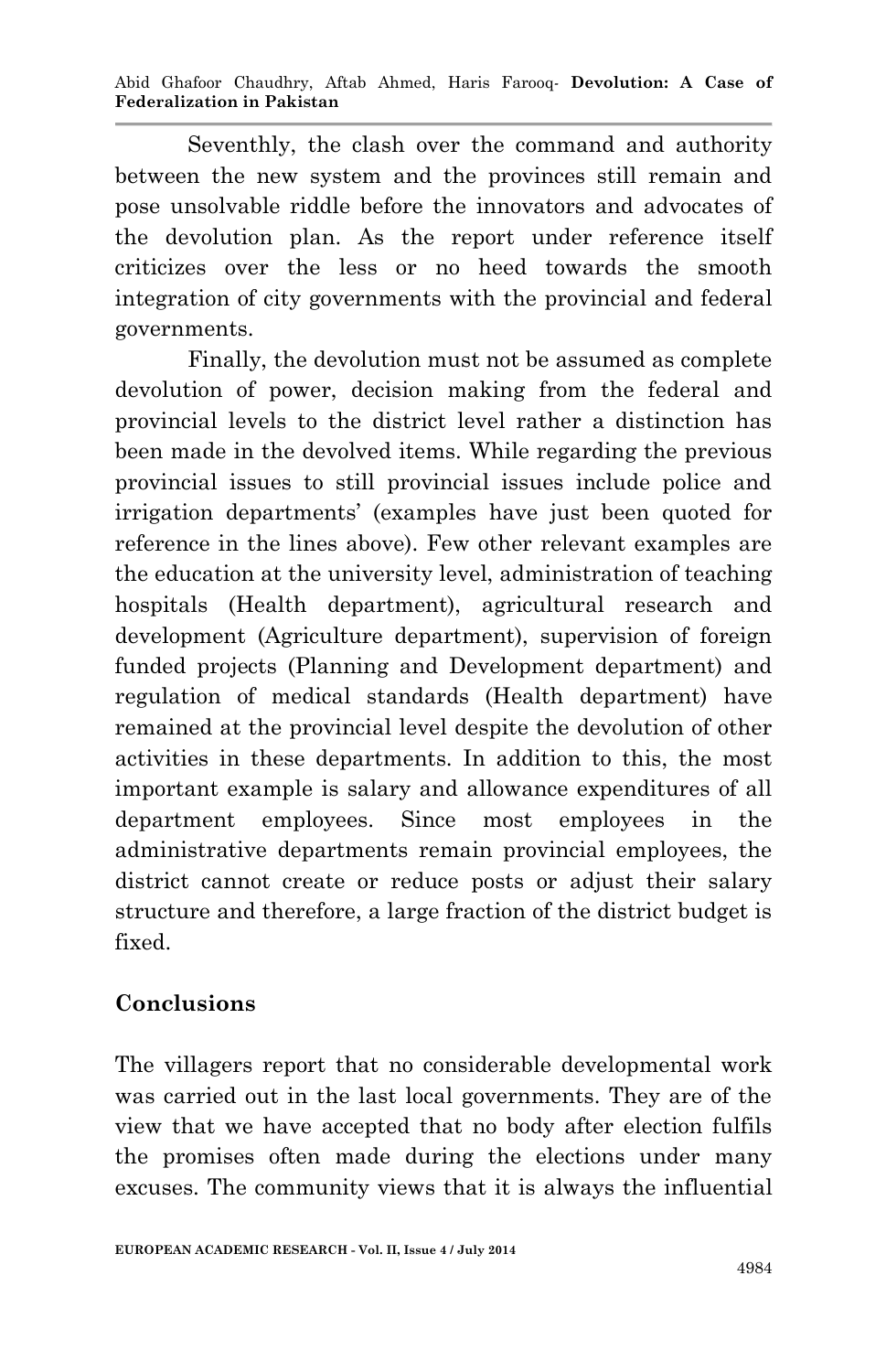land owners who demand support from the lay men in the village as recognition of their services during the daily life. The question that why the villagers usually cast their votes after their influential local power holders is simply because, the villagers easily approach them during their problems and thus use their influence in fixing their issues. The power holders on the other hand, act as middlemen between the candidate during the elections and the voter community to cash their vested interests. World Bank in a way summarized that "Devolution's impact, if any, on the delivery of social services education, health care, water, sanitation, law enforcement cannot yet be reliably assessed. It will be sometime before agreed-upon data that could make or break the case for local control could be collected and analyzed. By one simple measure, though devolution has already begun to bring fresh political blood into local government" (World Bank, 2004). Devolution in its infancy in Pakistan was reported and perceived by Pakistani nation as something will help them overcome their local issues at local level. By having the problems fixed at a local level meant that people precious time and monetary resources will be saved. Local inhabitants were of the thinking that they will be empowered to take decisions at their local Union Council Level regarding their day to day issues in agriculture, road communications, and health and education domains. The devolution plan let people aspire for developing their participative approaches in the socio-cultural life but the dreamt was not fulfilled because the already influential people managed to manipulate the new devolution of power plan in their favors at the Union Council level. The tehsil council and district council were not effectively working on the real issues where as the controversies on several issues were raised between the province and newly set in district governments. This issue was more heard and visible in areas especially where the elected district governments were from opposition parties. Development budgets and minimal fiscal decentralization led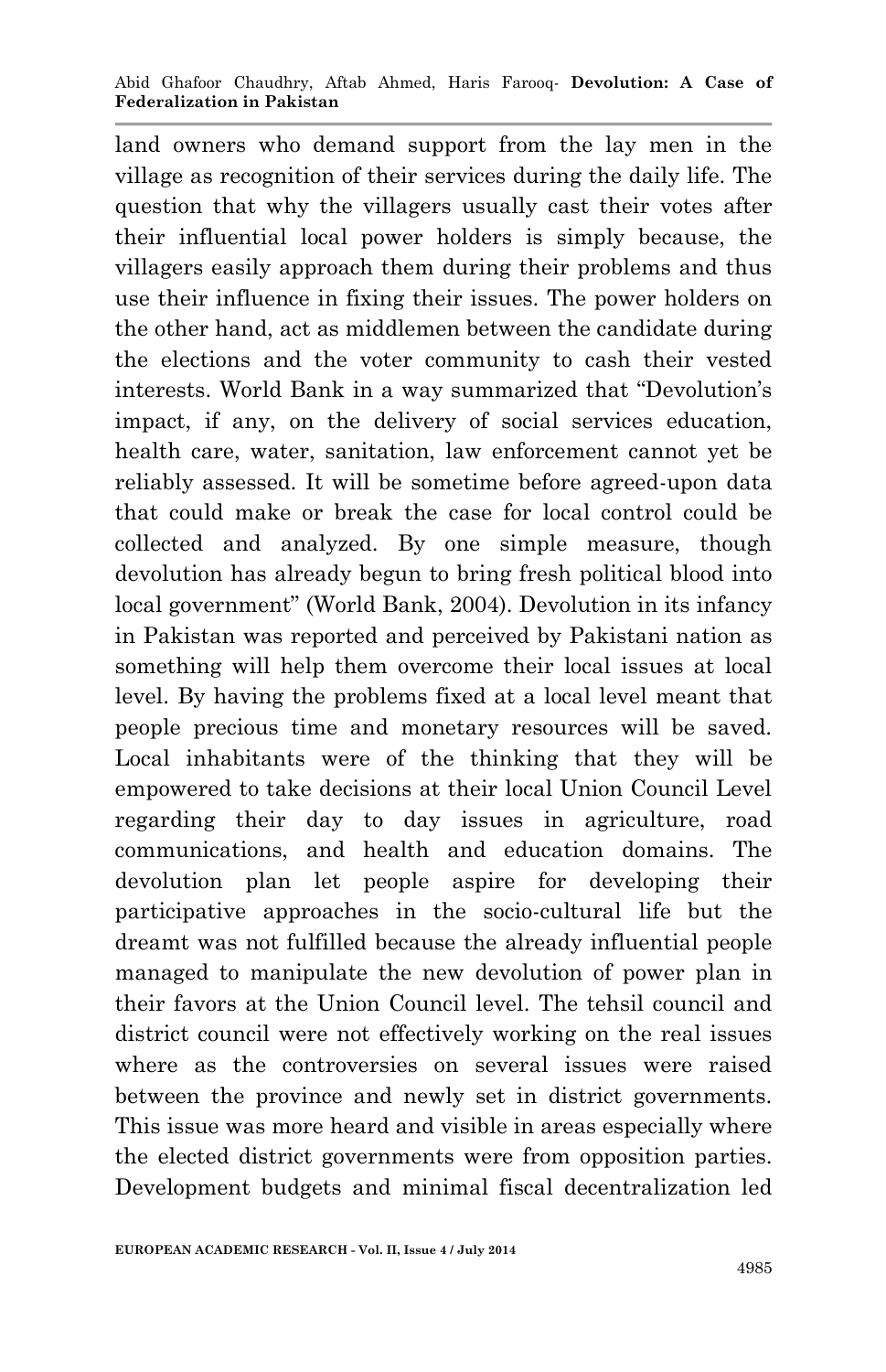problems within the local government system. The agencies involved in the facilitation and interpretation of devolution plan did not perform the duty up to the mark. Decentralization and finally devolution of power in Pakistan is still a dream for the people of Pakistan.

### **REFERENCES**

- Ahmed, A., Chaudhry, A. G., & Hussain, S. 2013. "Educated Youth, Role of *Biradarism* and Local Politics: An Anthropological Analysis of Students of PMAS-Arid Agriculture University Rawalpindi, Pakistan." *International Journal of Educational Science and Research (IJESR)* 3: 21-26.
- Alatas, S.H. 1976. *The Myth of Lazy Native*. London: Frank Cass.
- Alavi, H. 1976. "The Rural Elite and Agricultural Development." In R.D. Stevens, H. Asian Development Bank. 2004. *Evaluating progress of devolution in Pakistan, Asian Development Bank*; DfID; World Bank / Asian Development Bank (ADB)
- Basham, A. L. 1954. *The Wonder that was India*. London.
- Burky. S. J. 1976. *The Development of Pakistan's Agriculture: An International Disciplinary Explanation in Rural Development in Bangladesh and Pakistan*. Second Edition. R.D. Stevens, H. Alavi, and J. Peter Bertocci Honolulu: University Press of Hawaii.
- Chaudhry, A. G. 2009. "Citizen Community Boards: A Case Study of Mal-Practice in Devolution Plan." *Pakistan Journal of History and Culture* 30(2): 127-145.
- Chaudhry A. G. and Chaudhry H. R. 2011. "Indigenous farming practices n sustainable rural development: a case of Indigenous agriculture practices in a Punjabi village of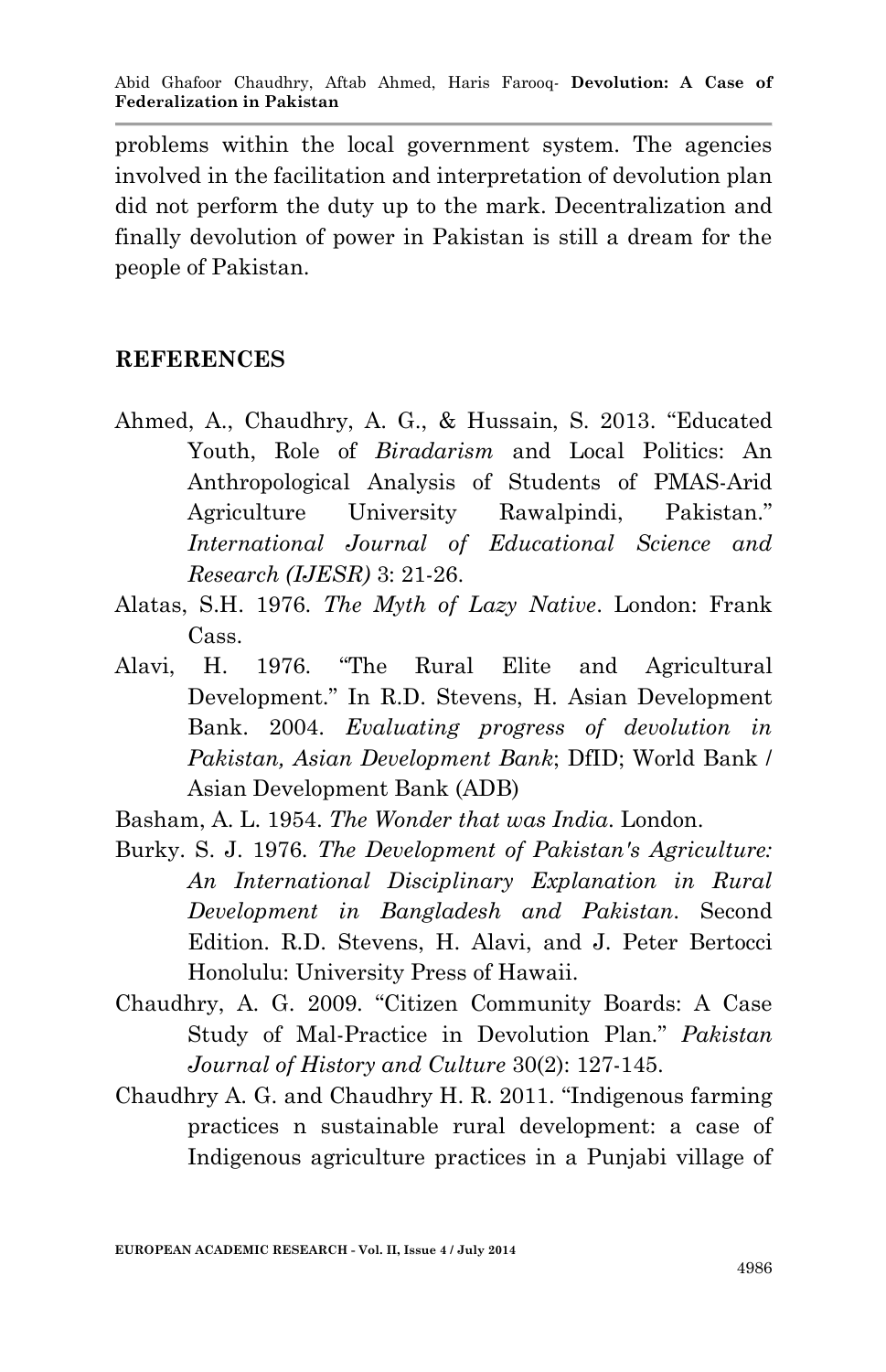Sheikhupura." *FWU Journal of Social Sciences* 5(2): 98- 128.

- Chaudhry A. G. and Chaudhry H. R. 2012. "Development Chronicle of Pakistan: A Case of Colonial Legacy." *FWU Journal of Social Sciences* 6(1): 48-56.
- Chaudhry A. G. and Chaudhry H. R. 2013. "Development Paradigm Revisited: A Few Anthropological Considerations." *Journal of Humanities & Social Sciences (Pakistan)* 21(1): 91-108.
- Chaudhry, A. G. et al., 2014. "Perception of Local Community and Biradari on Panchayat; an Exploratory Anthropological Study of Biradari in Village Saroki, District Gujranwala, Pakistan." *Advances in Anthropology* 4: 53-58.
- Cheema, A, A. I. Khawaja, and A. Qadir. 2004. "Decentralization in Pakistan, Context, Contents and Causes." January 2004; (First un-published Draft), Draft prepared for "Decentralization in Developing Countries: A Comparative Perspective", a forthcoming volume on decentralization edited by D. Mookherjee and P. Bardhan.
- Chonchol, J. and J. Nash. 1976. *Popular Participation in Social Changed Cooperatives, Collectives, Nationalization Industry*. The Hague, Paris, New York: Mouton Publishers.
- Doorman, F. 1991. "A Framework for the Rapid appraisal of factors that influence the adoption and impact of new agricultural Technology." *Human Organization* 50 (3): 235-244.
- Du Bois Cora. 1959. *Social Change in Southeast Asia*. Cambridge, Mass: Harvard University.
- Duncan, C. R. 2007. "Mixed Outcomes: The Impact of Regional Autonomy and Decentralization on Indigenous Ethnic Minorities in Indonesia." *Development and Change* 38 (4): 711–733. doi:10.1111/j.1467-7660.2007.00430.x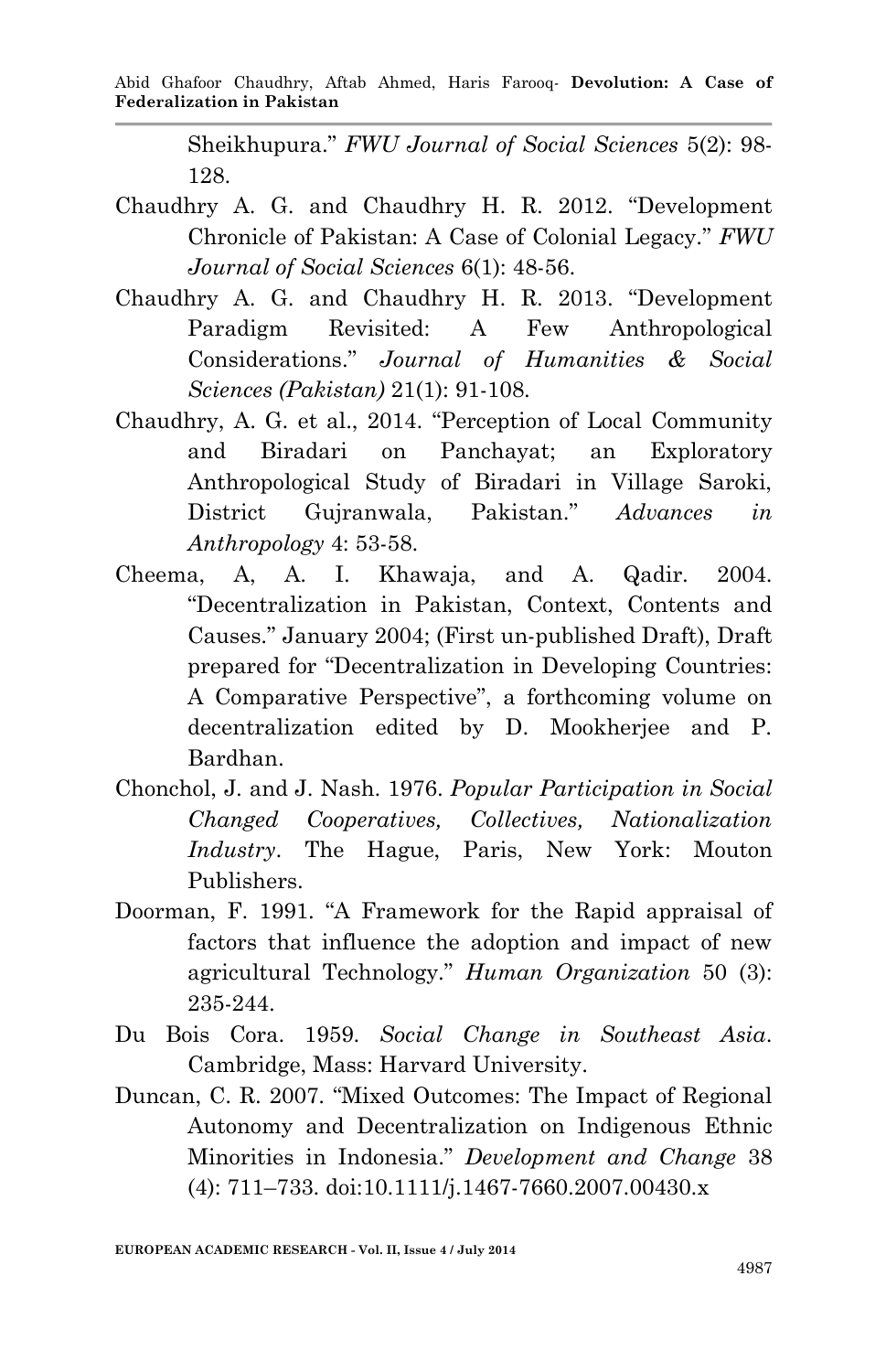- Esman, M. J. 1980. *The Politics of Development Administration, Comparative Administration on Group, the Ecological Style in Comparative Administration*.
- Garber, B. and P. Jenden 1993. "Anthropologists or anthropology? The Band Aid Perspective on Development Projects." (Chapter 3) In *Practicing Anthropology; Social Science Perspectives*, edited by Johan Pottier, 50-70. Routledge, London and New York.
- Government of Pakistan 1962. *Constitution of the Republic of Pakistan.*
- Government of Pakistan. 1979. *Peoples Local Government Ordinance-1975.*
- Government of Pakistan. 2000. Local Government Ordinance 2000, Amendment 2001.
- Government of Pakistan. 2002. Integrated Rural Participation: Local Government, Decentralisation and Fiscal Autonomy.
- Government of Pakistan. 2004a. Local Level Planning, Akhtar Hamed Khan Center for Rural Development and Local Administration.
- Government of Pakistan. 2004b. Overview of Rural Development Programs, Akhtar Hamed Khan Centre for Rural Development and Local Administration.
- Husain, I. 1999 *Pakistan: The Economy of an Elitist State*. Oxford University Press: Karachi.
- ICG. 2004. Devolution in Pakistan: Reform or Regression, ICG Asia Report N°77, Islamabad, Brussels, 22nd March 2004
- ICG. 2005. Pakistan's Local Polls: Shoring up Military Rule, Update Briefing, Asia Briefing N°43, Islamabad/Brussels, 22nd November 2005.
- Issac, B.L. 1971. "Preliminary note on an Agricultural Innovation in Mando Chiefdom, Sierra Leone." *Human Organization* 30(1): 73-79.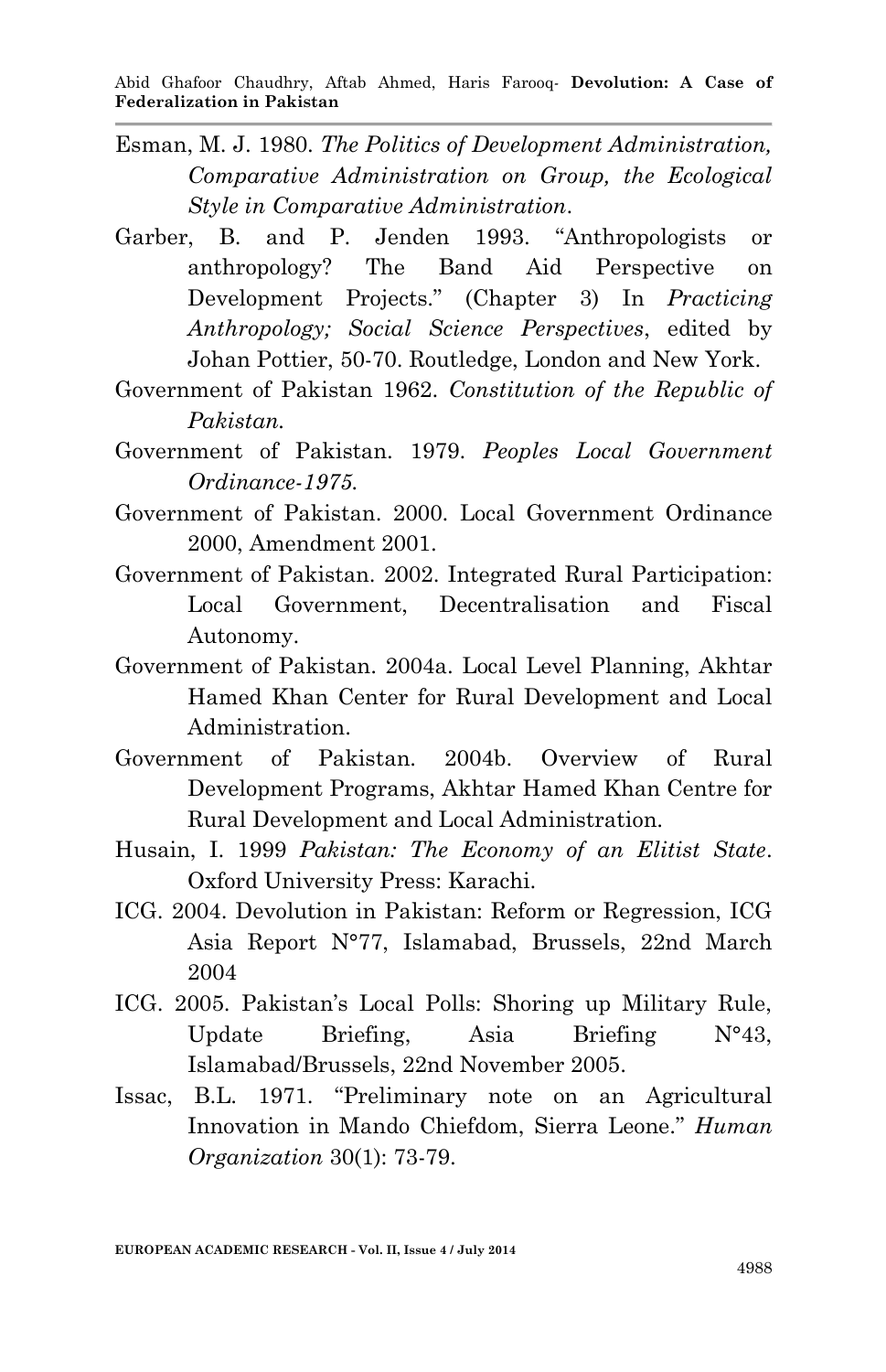- Keefer, P.E., Narayasn, A., and Viswanath, T. 2003. *The Political Economy of Decentralisation in Pakistan.*
- Khanna, B. S. 1991. *Rural Development in South Asia, Nepal and Bhutan; Policies, Programs and Organization.* New Delhi: Deep and Deep Publication. Pp. vii-viii.
- Lentz, C. 2006. "Decentralization, the State and Conflicts over Local Boundaries in Northern Ghana." *Development and Change* 37(4): 901–919. doi:10.1111/j.1467- 7660.2006.00506.x
- Long, N. 1977. *An Introduction to the Sociology of Rural Development*. London and New York: Tavistock Publications. 186-192.
- Majumdar, R.C. 1960. *The History and Culture of Indian People.* Vol. II. Bombay.
- Martinssen, J.D. 1997. *Society, state and Market, A guide to competing theories of Development*. Mellemfolkeligt Samvirke-Danish Association for International Cooperation, Norgergade 14, DK 1300, Kobenhavn K, Denmark.
- National Centre for Rural Development. 1996. "Comparative Analysis of Local Government System in Pakistan." Ministry of Rural Development and Local Government.
- Prawl, W. L. 1969. "It is the Agents of Change Who don't like Change." *CERES: FAO Review* 2(4) July/August.
- Roth, W. and J. Nash. 1976. *Popular Participation in Social Changed Cooperatives, Collectives, Nationalization Industry*. The Hague, Paris, New York: Mouton Publishers.
- Siddiqui, K. 1992. *Local Government in South Asia*. Dhaka: University Press Limited.
- Thiesenhusen, W. C. 1978. "Reading the Rural Poor and Poorest: A Goal Unmet." In *International Perspectives in rural Sociology*, edited by Howard Newby, 159-182. Chichester: John Wiley & Sons.